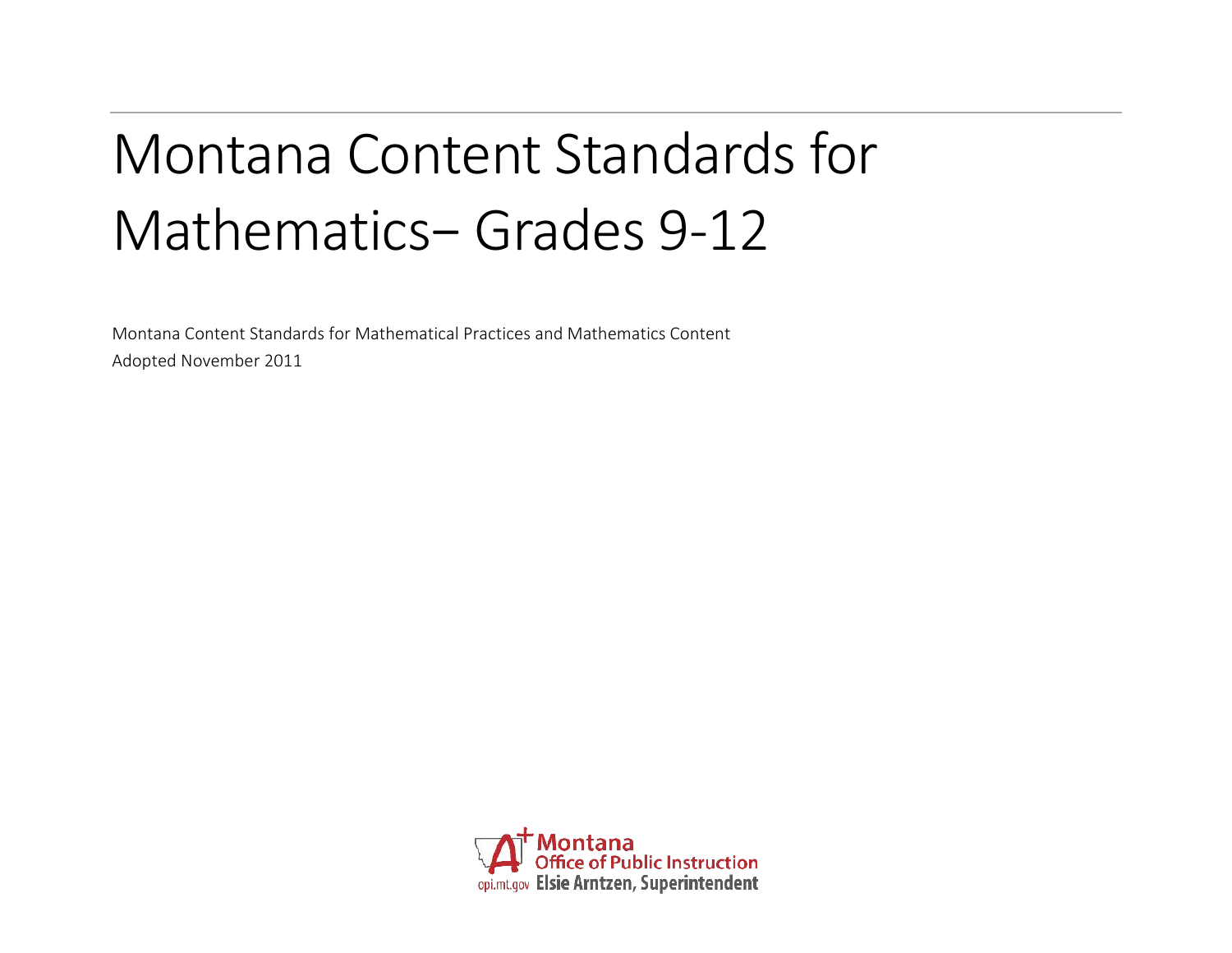(Adopted November 2011)

### Contents

| Montana Standards for Mathematical Practices and Mathematics Content-Grades 9-12   opi.mt.gov   Page 2 |  |
|--------------------------------------------------------------------------------------------------------|--|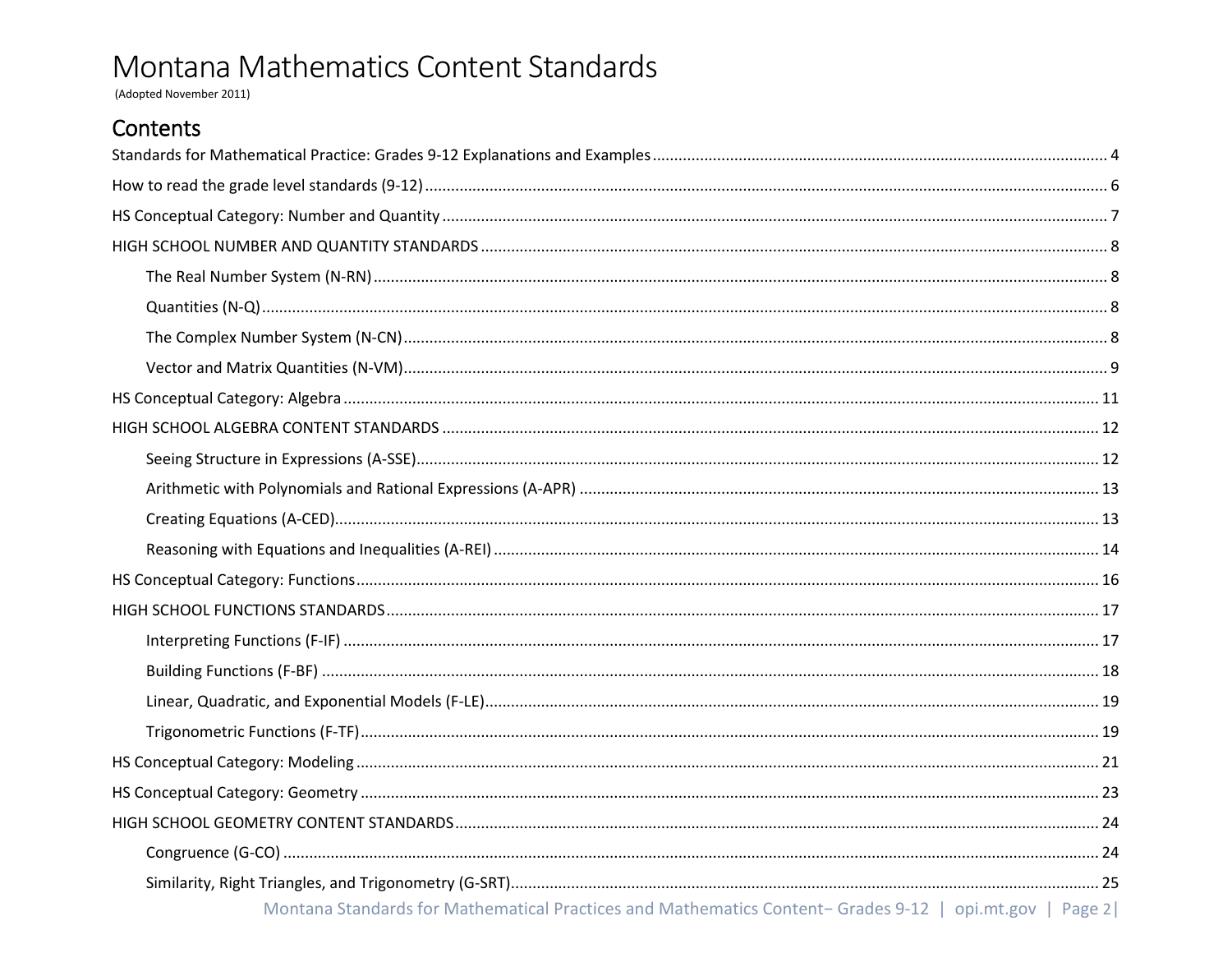(Adopted November 2011)

#### **Accommodation statement for publications**

The OPI is committed to providing reasonable accommodations to people with disabilities. If you need a reasonable accommodation, require an alternate format, or have questions concerning accessibility, contact the OPI ADA Coordinator, 406-444-3161*,* [opiada@mt.gov,](mailto:opiada@mt.gov) TTY 406-444-0235.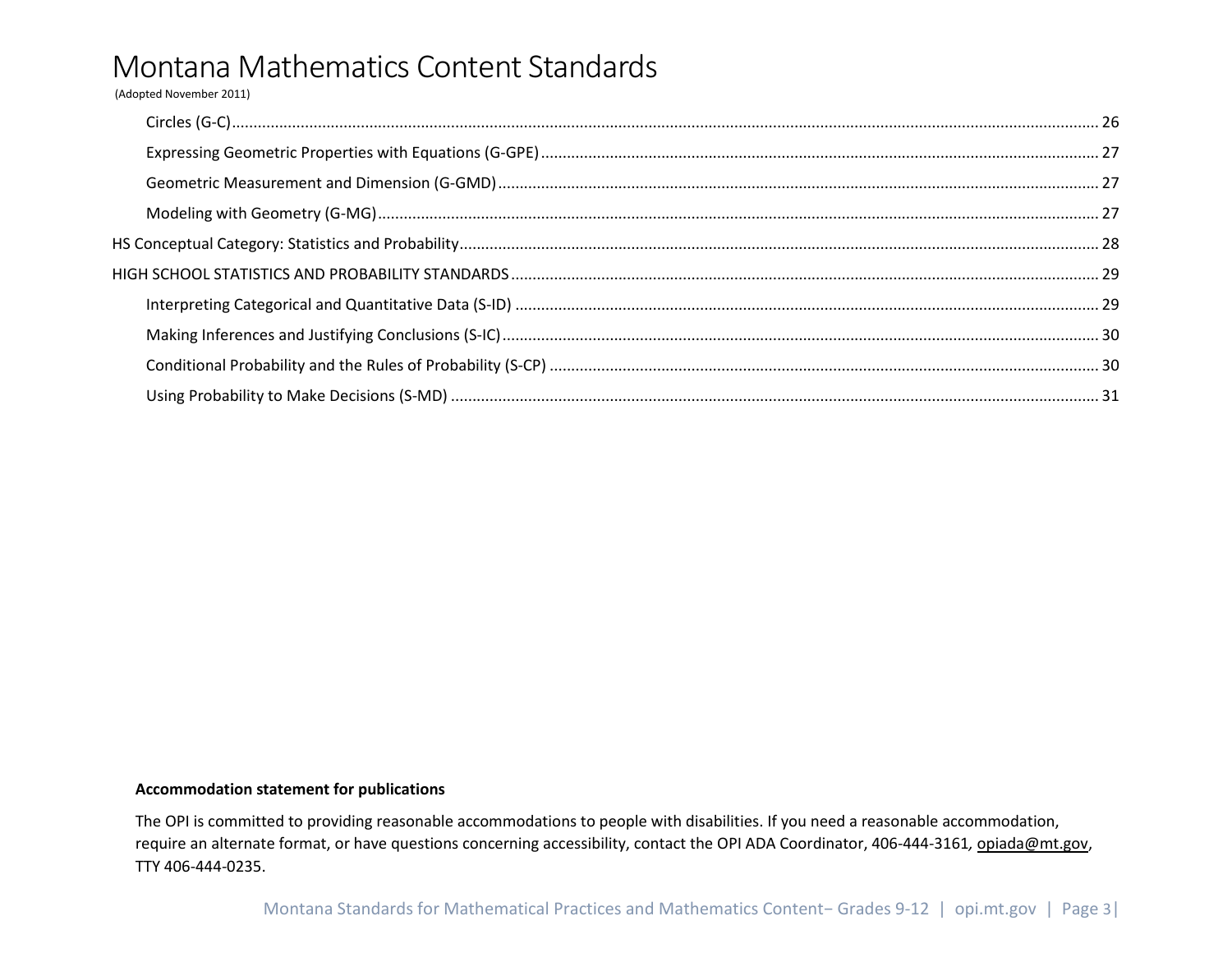(Adopted November 2011)

### <span id="page-3-0"></span>Standards for Mathematical Practice: Grades 9-12 Explanations and Examples

| <b>Standards</b>       | <b>Explanations and Examples</b>                                                                                                      |
|------------------------|---------------------------------------------------------------------------------------------------------------------------------------|
| Students are expected  | The Standards for Mathematical Practice describe ways in which students ought to engage with the subject matter as they grow in       |
| to:                    | mathematical maturity and expertise.                                                                                                  |
| HS.MP.1. Make sense    | High school students start to examine problems by explaining to themselves the meaning of a problem and looking for entry points      |
| of problems and        | to its solution. They analyze givens, constraints, relationships, and goals. They make conjectures about the form and meaning of      |
| persevere in solving   | the solution and plan a solution pathway rather than simply jumping into a solution attempt. They consider analogous problems,        |
| them.                  | and try special cases and simpler forms of the original problem in order to gain insight into its solution. They monitor and evaluate |
|                        | their progress and change course if necessary. Older students might, depending on the context of the problem, transform algebraic     |
|                        | expressions or change the viewing window on their graphing calculator to get the information they need. By high school, students      |
|                        | can explain correspondences between equations, verbal descriptions, tables, and graphs or draw diagrams of important features         |
|                        | and relationships, graph data, and search for regularity or trends. They check their answers to problems using different methods      |
|                        | and continually ask themselves, "Does this make sense?" They can understand the approaches of others to solving complex               |
|                        | problems and identify correspondences between different approaches.                                                                   |
| HS.MP.2. Reason        | High school students seek to make sense of quantities and their relationships in problem situations. They abstract a given situation  |
| abstractly and         | and represent it symbolically, manipulate the representing symbols, and pause as needed during the manipulation process in order      |
| quantitatively.        | to probe into the referents for the symbols involved. Students use quantitative reasoning to create coherent representations of the   |
|                        | problem at hand; consider the units involved; attend to the meaning of quantities, not just how to compute them; and know and         |
|                        | flexibly use different properties of operations and objects.                                                                          |
| HS.MP.3. Construct     | High school students understand and use stated assumptions, definitions, and previously established results in constructing           |
| viable arguments and   | arguments. They make conjectures and build a logical progression of statements to explore the truth of their conjectures. They are    |
| critique the reasoning | able to analyze situations by breaking them into cases, and can recognize and use counterexamples. They justify their conclusions,    |
| of others.             | communicate them to others, and respond to the arguments of others. They reason inductively about data, making plausible              |
|                        | arguments that take into account the context from which the data arose. High school students are also able to compare the             |
|                        | effectiveness of two plausible arguments, distinguish correct logic or reasoning from that which is flawed, and—if there is a flaw in |
|                        | an argument—explain what it is. High school students learn to determine domains to which an argument applies, listen or read the      |
|                        | arguments of others, decide whether they make sense, and ask useful questions to clarify or improve the arguments.                    |
| HS.MP.4. Model with    | High school students can apply the mathematics they know to solve problems arising in everyday life, society, and the workplace.      |
| mathematics.           | By high school, a student might use geometry to solve a design problem or use a function to describe how one quantity of interest     |
|                        | depends on another. High school students making assumptions and approximations to simplify a complicated situation, realizing         |
|                        | that these may need revision later. They are able to identify important quantities in a practical situation and map their             |
|                        | relationships using such tools as diagrams, two-way tables, graphs, flowcharts and formulas. They can analyze those relationships     |
|                        | mathematically to draw conclusions. They routinely interpret their mathematical results in the context of the situation and reflect   |
|                        | on whether the results make sense, possibly improving the model if it has not served its purpose.                                     |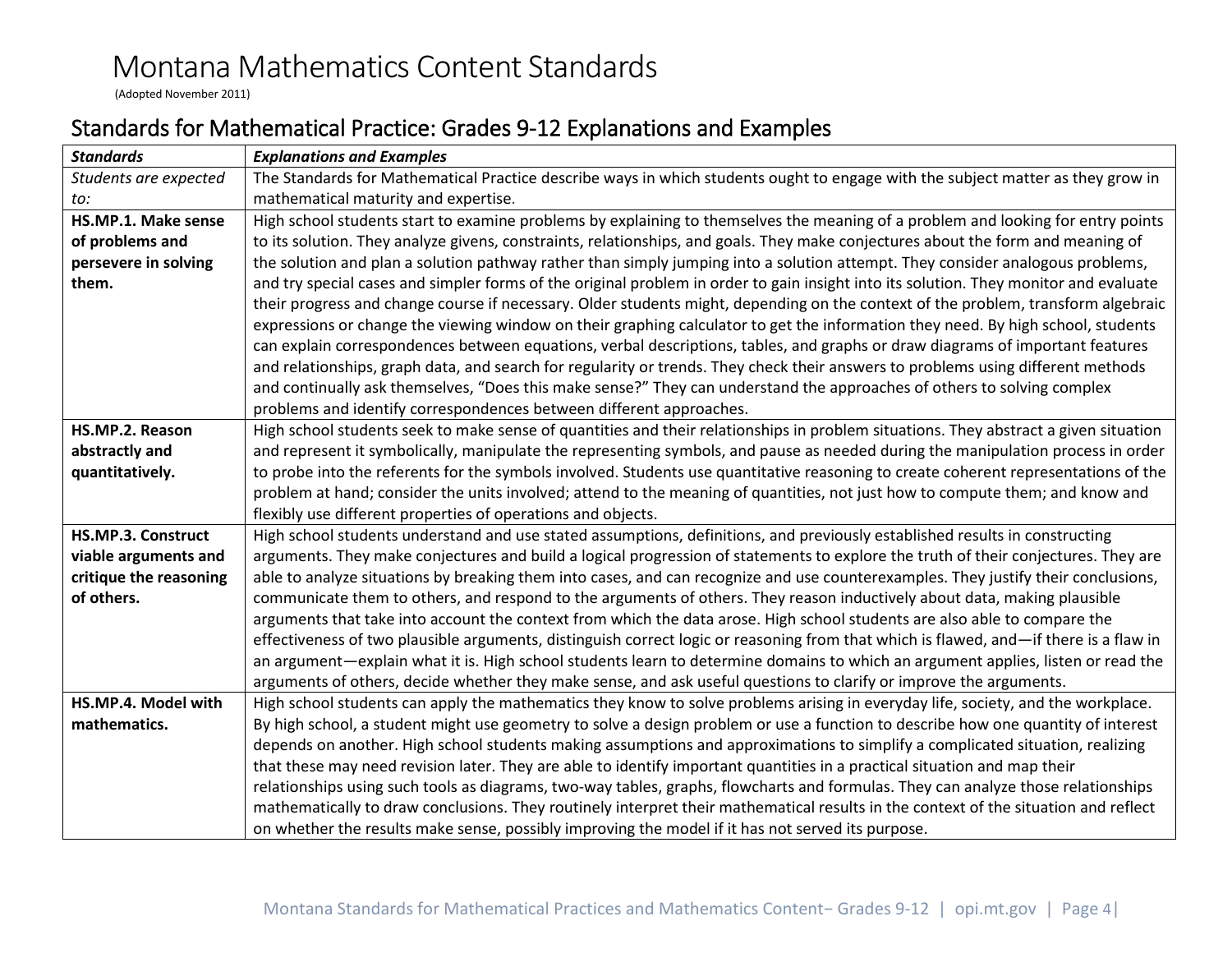(Adopted November 2011)

### Standards for Mathematical Practice: Grades 9-12 Explanations and Examples

| HS.MP.5. Use<br>appropriate tools<br>strategically.                   | High school students consider the available tools when solving a mathematical problem. These tools might include pencil and<br>paper, concrete models, a ruler, a protractor, a calculator, a spreadsheet, a computer algebra system, a statistical package, or<br>dynamic geometry software. High school students should be sufficiently familiar with tools appropriate for their grade or course to<br>make sound decisions about when each of these tools might be helpful, recognizing both the insight to be gained and their<br>limitations. For example, high school students analyze graphs of functions and solutions generated using a graphing calculator.<br>They detect possible errors by strategically using estimation and other mathematical knowledge. When making mathematical<br>models, they know that technology can enable them to visualize the results of varying assumptions, explore consequences, and<br>compare predictions with data. They are able to identify relevant external mathematical resources, such as digital content located<br>on a website, and use them to pose or solve problems. They are able to use technological tools to explore and deepen their<br>understanding of concepts. |
|-----------------------------------------------------------------------|--------------------------------------------------------------------------------------------------------------------------------------------------------------------------------------------------------------------------------------------------------------------------------------------------------------------------------------------------------------------------------------------------------------------------------------------------------------------------------------------------------------------------------------------------------------------------------------------------------------------------------------------------------------------------------------------------------------------------------------------------------------------------------------------------------------------------------------------------------------------------------------------------------------------------------------------------------------------------------------------------------------------------------------------------------------------------------------------------------------------------------------------------------------------------------------------------------------------------------------|
| HS.MP.6. Attend to<br>precision.                                      | High school students try to communicate precisely to others by using clear definitions in discussion with others and in their own<br>reasoning. They state the meaning of the symbols they choose, specifying units of measure, and labeling axes to clarify the<br>correspondence with quantities in a problem. They calculate accurately and efficiently, express numerical answers with a degree of<br>precision appropriate for the problem context. By the time they reach high school they have learned to examine claims and make<br>explicit use of definitions.                                                                                                                                                                                                                                                                                                                                                                                                                                                                                                                                                                                                                                                             |
| HS.MP.7. Look for and<br>make use of structure.                       | By high school, students look closely to discern a pattern or structure. In the expression $x^2 + 9x + 14$ , older students can see the 14<br>as $2 \times 7$ and the 9 as $2 + 7$ . They recognize the significance of an existing line in a geometric figure and can use the strategy of<br>drawing an auxiliary line for solving problems. They also can step back for an overview and shift perspective. They can see<br>complicated things, such as some algebraic expressions, as single objects or as being composed of several objects. For example,<br>they can see $5-3(x-y)$ 2 as 5 minus a positive number times a square and use that to realize that its value cannot be more than 5<br>for any real numbers x and y. High school students use these patterns to create equivalent expressions, factor and solve equations,<br>and compose functions, and transform figures.                                                                                                                                                                                                                                                                                                                                           |
| HS.MP.8. Look for and<br>express regularity in<br>repeated reasoning. | High school students notice if calculations are repeated, and look both for general methods and for shortcuts. Noticing the<br>regularity in the way terms cancel when expanding $(x-1)(x+1)$ , $(x-1)(x^2+x+1)$ , and $(x-1)(x^3+x^2+x+1)$ might lead them to<br>the general formula for the sum of a geometric series. As they work to solve a problem, derive formulas or make generalizations,<br>high school students maintain oversight of the process, while attending to the details. They continually evaluate the<br>reasonableness of their intermediate results.                                                                                                                                                                                                                                                                                                                                                                                                                                                                                                                                                                                                                                                         |

*Adapted from Explanations and Examples Grades 9-12 produced by the Arizona Department of Education Standards and Assessment Division*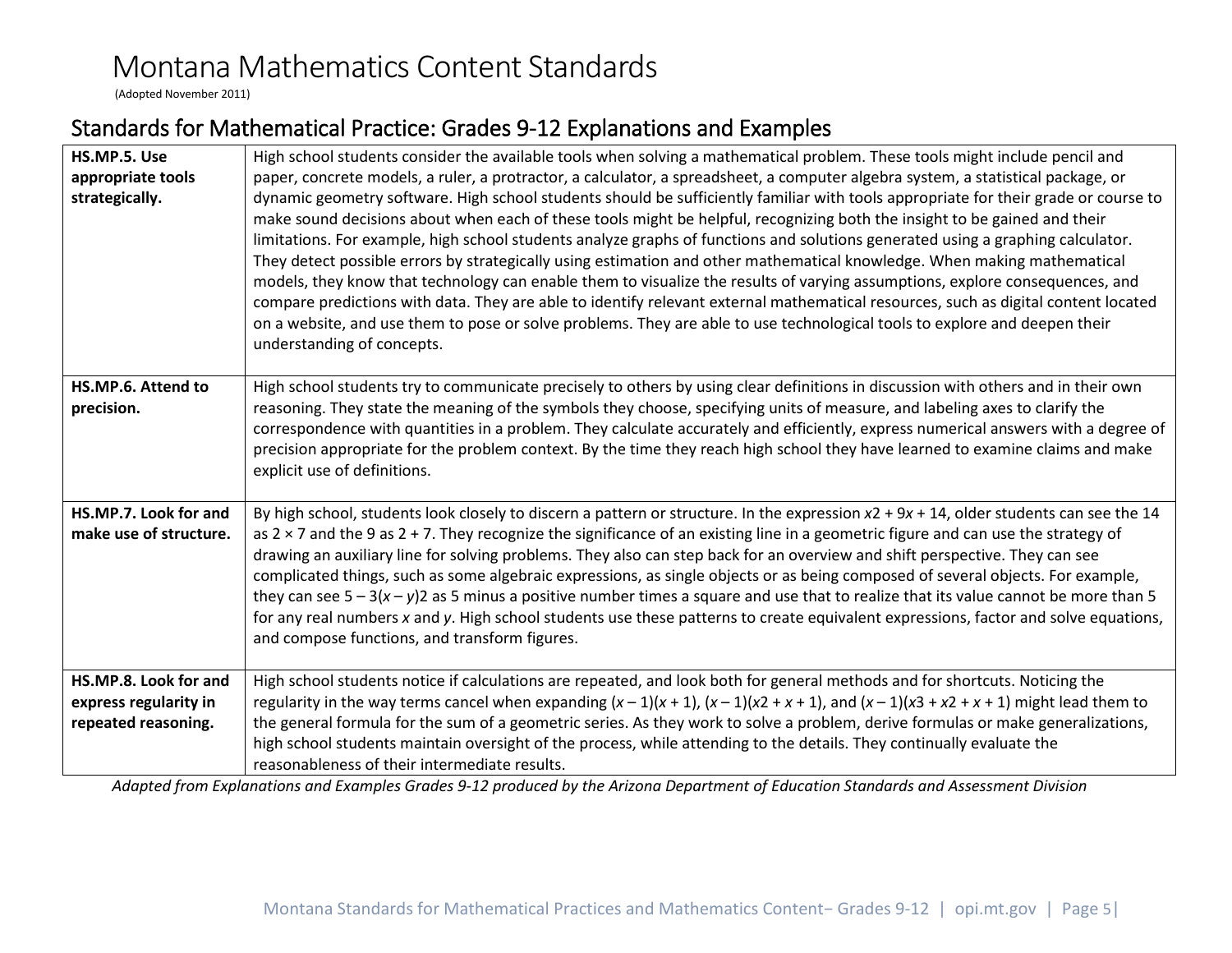(Adopted November 2011)

### <span id="page-5-0"></span>How to read the grade level standards (9-12)

The high school standards are listed in conceptual categories, rather than by grade:

- o Number and Quantity (N)
- o Algebra (A)
- o Functions (F)
- $\circ$  Modeling ( $\star$ )
- o Geometry (G)
- o Statistics and Probability (S)

Conceptual categories portray a coherent view of high school mathematics.

• Modeling is best interpreted not as a collection of isolated topics but in relation to other standards. Making mathematical models is a Standard for Mathematical Practice, and specific modeling standards appear throughout the high school standards indicated by a star

symbol  $(\star)$ . The star symbol sometimes appears on the heading for a group of standards; in that case, it should be understood to apply to all standards in that group.

• The high school standards specify the mathematics that all students should study in order to be college and career ready. Additional mathematics that students should learn in order to take advanced courses such as calculus, advanced statistics, or discrete mathematics is indicated by (+).

**Conceptual Category: Algebra** 



**Code** is written in the following way: (Conceptual Category **−** Domain**.** Standard).

Example: (A-SSE.2) Conceptual Category: Algebra Standard number 2 Domain: Seeing Structure in Expressions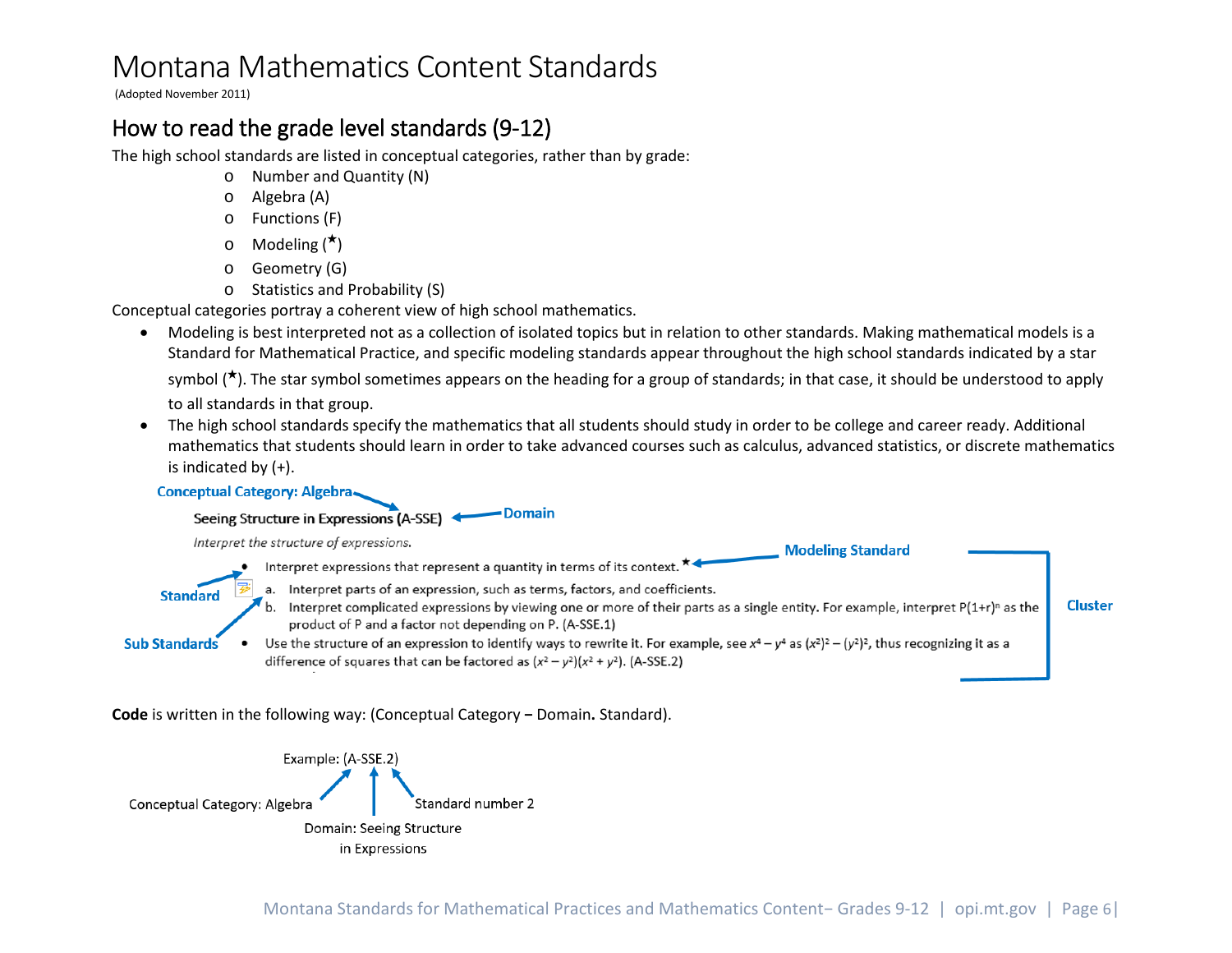(Adopted November 2011)

### <span id="page-6-0"></span>HS Conceptual Category: Number and Quantity

| <b>Domains</b>                          | The Real Number System                                                                                                        | <b>Quantities</b>                                              | The Complex Number System                                                                                                                                                                        | <b>Vector and Matrix Quantities</b>                                                                                                                  |  |
|-----------------------------------------|-------------------------------------------------------------------------------------------------------------------------------|----------------------------------------------------------------|--------------------------------------------------------------------------------------------------------------------------------------------------------------------------------------------------|------------------------------------------------------------------------------------------------------------------------------------------------------|--|
| <b>Clusters</b>                         | Extend the<br>properties of<br>exponents to<br>rational exponents<br>Use properties of<br>rational and<br>irrational numbers. | Reason<br>quantitatively<br>and use units to<br>solve problems | Perform arithmetic operations with<br>complex Numbers<br>Represent complex numbers and their<br>operations on the complex plane<br>Use complex numbers in polynomial<br>identities and equations | Represent and model with vector quantities.<br>Perform operations on vectors.<br>Perform operations on matrices and use<br>matrices in applications. |  |
| <b>Mathematical</b><br><b>Practices</b> | Make sense of problems and<br>persevere in solving them.<br>Reason abstractly and<br>quantitatively.                          | others.                                                        | 3. Construct viable arguments<br>5. Use appropriate tools<br>and critique the reasoning of<br>strategically.<br>Attend to precision.<br>6.<br>Model with mathematics.                            | 7. Look for and make use of structure.<br>Look for and express regularity in<br>8.<br>repeated reasoning.                                            |  |

#### **Numbers and Number Systems.**

During the years from kindergarten to eighth grade, students must repeatedly extend their conception of number. At first, number" means "counting number": 1, 2, 3... Soon after that, 0 is used to represent "none" and the whole numbers are formed by the counting numbers together with zero. The next extension is fractions. At first, fractions are barely numbers and tied strongly to pictorial representations. Yet by the time students understand division of fractions, they have a strong concept of fractions as numbers and have connected them, via their decimal representations, with the base-ten system used to represent the whole numbers. During middle school, fractions are augmented by negative fractions to form the rational numbers. In Grade 8, students extend this system once more, augmenting the rational numbers with the irrational numbers to form the real numbers. In high school, students will be exposed to yet another extension of number, when the real numbers are augmented by the imaginary numbers to form the complex numbers.

With each extension of number, the meanings of addition, subtraction, multiplication, and division are extended. In each new number system integers, rational numbers, real numbers, and complex numbers—the four operations stay the same in two important ways: They have the commutative, associative, and distributive properties and their new meanings are consistent with their previous meanings.

Extending the properties of whole-number exponents leads to new and productive notation. For example, properties of whole-number exponents suggest that  $(51/3)3$  should be  $5(1/3)3 = 51 = 5$  and that  $51/3$  should be the cube root of 5.

Calculators, spreadsheets, and computer algebra systems can provide ways for students to become better acquainted with these new number systems and their notation. They can be used to generate data for numerical experiments, to help understand the workings of matrix, vector, and complex number algebra, and to experiment with non-integer exponents.

#### **Quantities.**

In real world problems, the answers are usually not numbers but quantities: numbers with units, which involves measurement. In their work in measurement up through Grade 8, students primarily measure commonly used attributes such as length, area, and volume. In high school,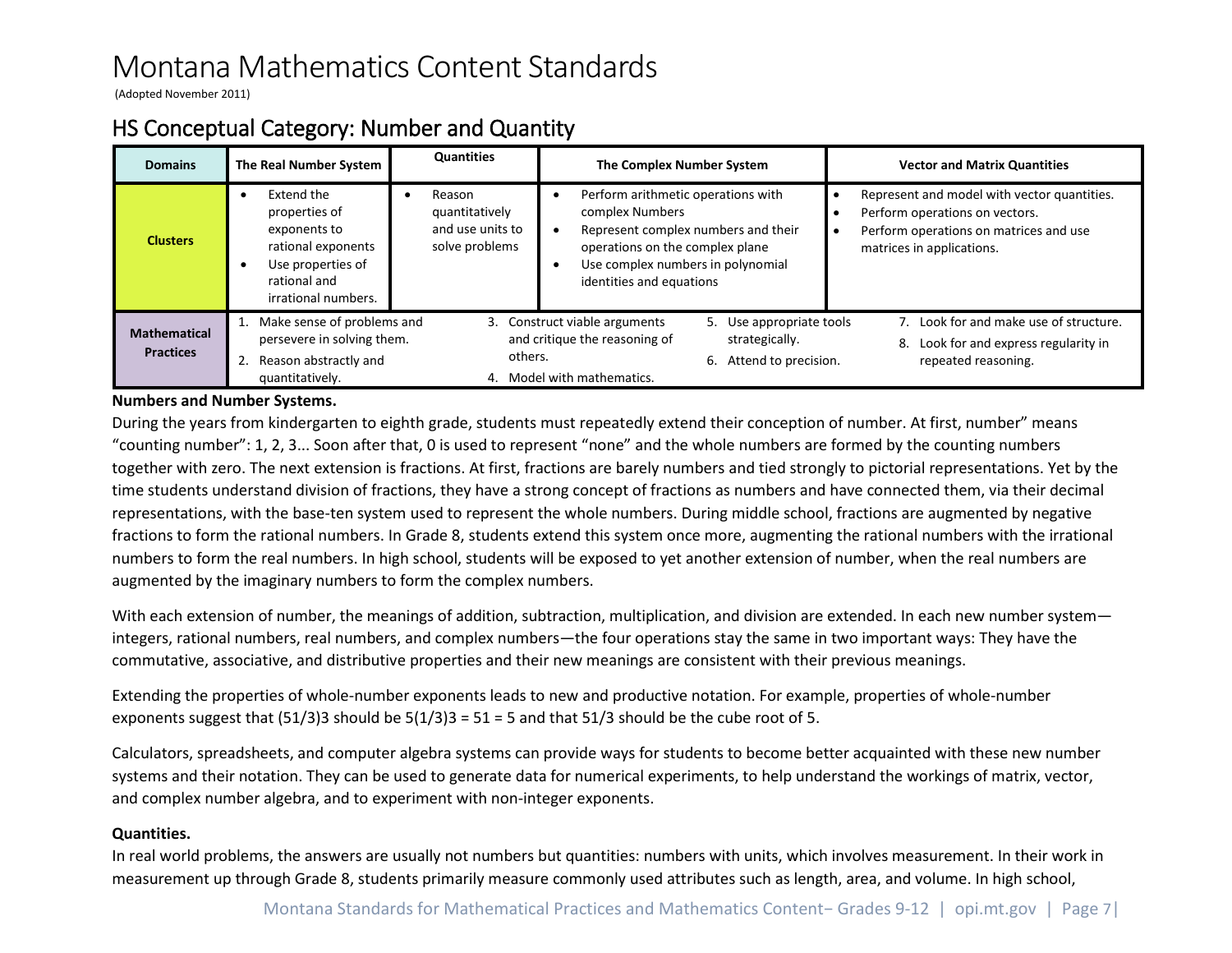(Adopted November 2011)

students encounter a wider variety of units in modeling, e.g., acceleration, currency conversions, derived quantities such as person-hours and heating degree days, social science rates such as per-capita income, and rates in everyday life such as points scored per game or batting averages. They also encounter novel situations in which they themselves must conceive the attributes of interest. For example, to find a good measure of overall highway safety, they might propose measures such as fatalities per year, fatalities per year per driver, or fatalities per vehiclemile traveled. Such a conceptual process is sometimes called quantification. Quantification is important for science, as when surface area suddenly "stands out" as an important variable in evaporation. Quantification is also important for companies, which must conceptualize relevant attributes and create or choose suitable measures for them.

### <span id="page-7-0"></span>HIGH SCHOOL NUMBER AND QUANTITY STANDARDS

### <span id="page-7-1"></span>The Real Number System (N-RN)

#### *Extend the properties of exponents to rational exponents.*

- Explain how the definition of the meaning of rational exponents follows from extending the properties of integer exponents to those values, allowing for a notation for radicals in terms of rational exponents. For example, we define  $5^{1/3}$  to be the cube root of 5 because we want  $(5^{1/3})^3 = 5^{(1/3)3}$  to hold, so  $(5^{1/3})^3$  must equal 5. (N-RN.1)
- Rewrite expressions involving radicals and rational exponents using the properties of exponents. (N-RN.2)

#### *Use properties of rational and irrational numbers.*

• Explain why the sum or product of two rational numbers is rational; that the sum of a rational number and an irrational number is irrational; and that the product of a nonzero rational number and an irrational number is irrational. (N-RN.3)

#### <span id="page-7-2"></span>Quantities (N-Q)

*Reason quantitatively and use units to solve problems.*

- Use units as a way to understand problems from a variety of contexts (e.g., science, history, and culture), including those of Montana American Indians, and to guide the solution of multi-step problems; choose and interpret units consistently in formulas; choose and interpret the scale and the origin in graphs and data displays. (N-Q.1)
- Define appropriate quantities for the purpose of descriptive modeling. (N-Q.2)
- Choose a level of accuracy appropriate to limitations on measurement when reporting quantities. (N-Q.3)

#### <span id="page-7-3"></span>The Complex Number System (N-CN)

*Perform arithmetic operations with complex numbers.*

- Know there is a complex number *i* such that  $i^2 = -1$ , and every complex number has the form  $a + bi$  with  $a$  and  $b$  real. (N-CN.1)
- $\bullet$  Use the relation  $i^2 = -1$  and the commutative, associative, and distributive properties to add, subtract, and multiply complex numbers. (N-CN.2)
- (+) Find the conjugate of a complex number; use conjugates to find moduli and quotients of complex numbers. (N-CN.3)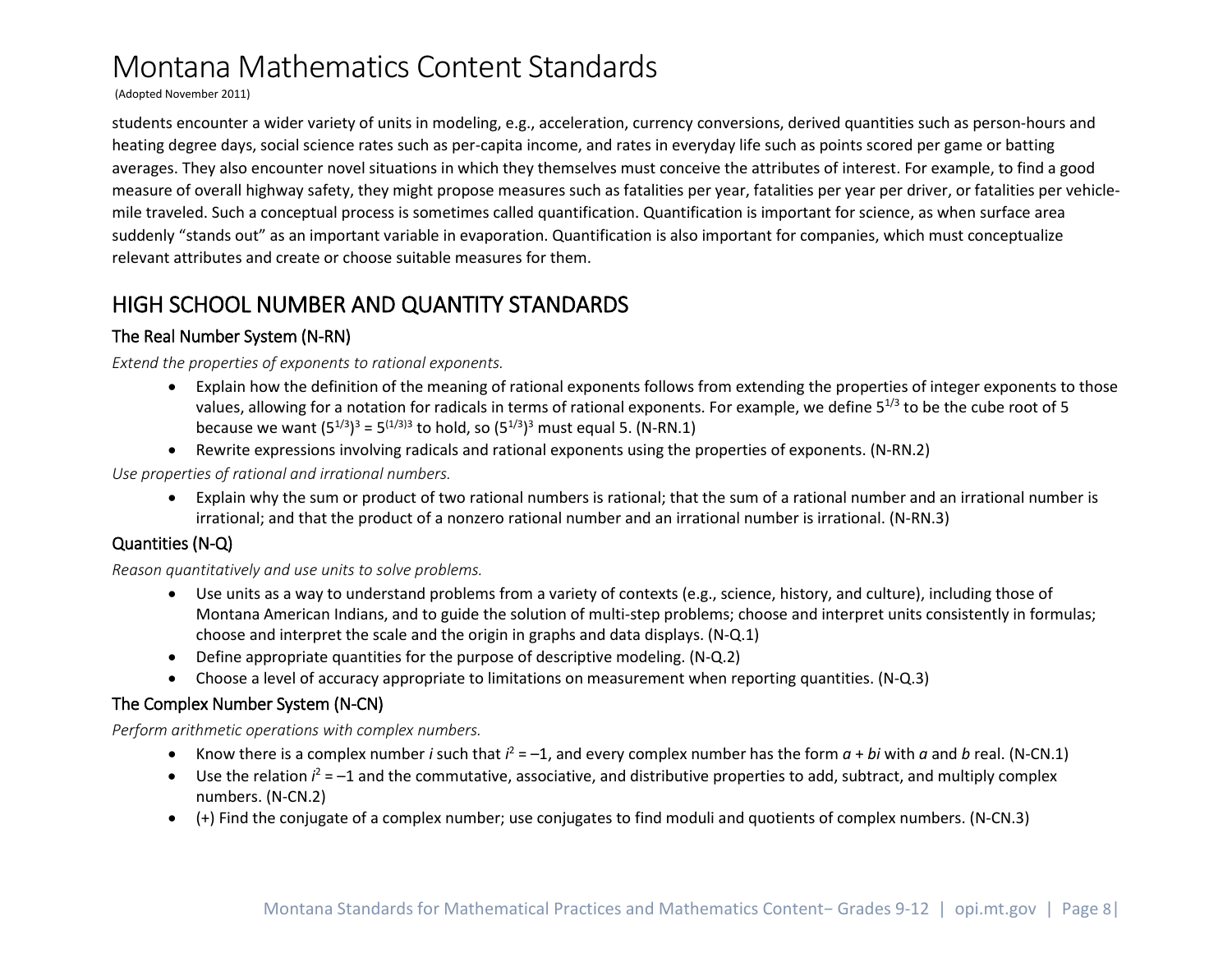#### (Adopted November 2011)

*Represent complex numbers and their operations on the complex plane.*

- (+) Represent complex numbers on the complex plane in rectangular and polar form (including real and imaginary numbers), and explain why the rectangular and polar forms of a given complex number represent the same number. (N-CN.4)
- (+) Represent addition, subtraction, multiplication, and conjugation of complex numbers geometrically on the complex plane; use properties of this representation for computation. For example,  $(-1 + \sqrt{3} i)^3 = 8$  because  $(-1 + \sqrt{3} i)$  has modulus 2 and argument 120°. (N-CN.5)
- (+) Calculate the distance between numbers in the complex plane as the modulus of the difference and the midpoint of a segment as the average of the numbers at its endpoints. (N-CN.6)

*Use complex numbers in polynomial identities and equations.*

- Solve quadratic equations with real coefficients that have complex solutions. (N-CN.7)
- (+) Extend polynomial identities to the complex numbers. For example, rewrite  $x^2 + 4$  as  $(x + 2i)(x 2i)$ . (N-CN.8)
- (+) Know the Fundamental Theorem of Algebra; show that it is true for quadratic polynomials. (N-CN.9)

#### <span id="page-8-0"></span>Vector and Matrix Quantities (N-VM)

*Represent and model with vector quantities.*

- (+) Recognize vector quantities as having both magnitude and direction. Represent vector quantities by directed line segments, and use appropriate symbols for vectors and their magnitudes (e.g.,  $v$ ,  $|v|$ ,  $|v|$ ,  $v$ ). (N-VM.1)
- (+) Find the components of a vector by subtracting the coordinates of an initial point from the coordinates of a terminal point. (N-VM.2)
- (+) Solve problems from a variety of contexts (e.g., science, history, and culture), including those of Montana American Indians, involving velocity and other quantities that can be represented by vectors. (N-VM.3)

#### *Perform operations on vectors.*

- (+) Add and subtract vectors.
	- a. Add vectors end-to-end, component-wise, and by the parallelogram rule. Understand that the magnitude of a sum of two vectors is typically not the sum of the magnitudes.
	- b. Given two vectors in magnitude and direction form, determine the magnitude and direction of their sum.
	- c. Understand vector subtraction *v w* as *v* + (–*w*) where –*w* is the additive inverse of *w*, with the same magnitude as *w* and pointing in the opposite direction. Represent vector subtraction graphically by connecting the tips in the appropriate order, and perform vector subtraction component-wise. (N-VM.4)
- $\bullet$  (+) Multiply a vector by a scalar.
	- a. Represent scalar multiplication graphically by scaling vectors and possibly reversing their direction; perform scalar multiplication component-wise, e.g., as  $c(v_x, v_y) = (cv_x, cv_y)$ .
	- b. Compute the magnitude of a scalar multiple *cv* using  $||cv|| = |c|v$  and compute the direction of *cv* knowing that when  $|c|v$ ≠ 0, the direction of *cv* is either along **v** (for *c* > 0) or against *v* (for *c* < 0). (N-VM.5)

*Perform operations on matrices and use matrices in applications.*

• (+) Use matrices to represent and manipulate data, e.g., to represent payoffs or incidence relationships in a network. (N-VM.6)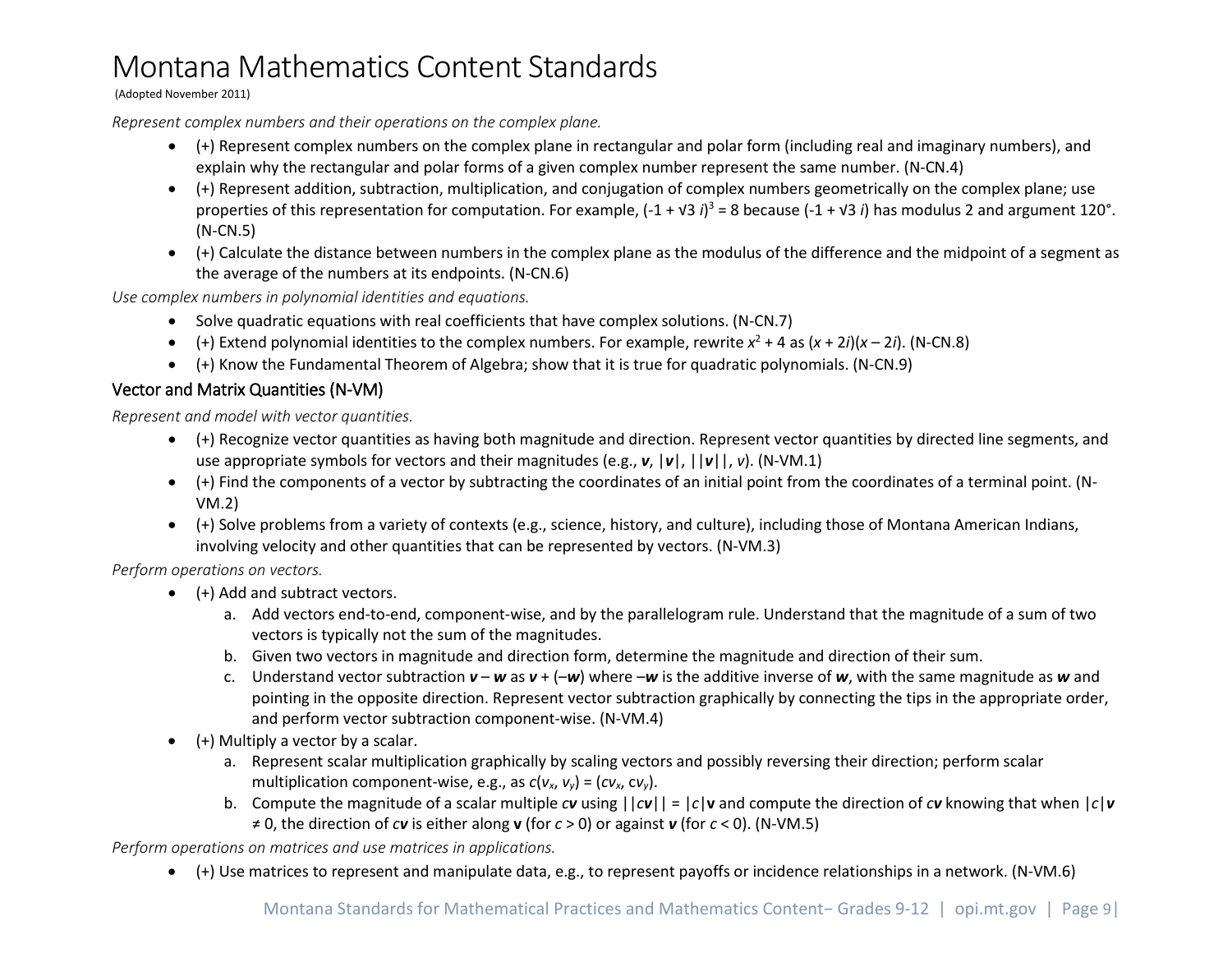(Adopted November 2011)

- (+) Multiply matrices by scalars to produce new matrices, e.g., as when all of the payoffs in a game are doubled. (N-VM.7)
- (+) Add, subtract, and multiply matrices of appropriate dimensions. (N-VM.8)
- (+) Understand that, unlike multiplication of numbers, matrix multiplication for square matrices is not a commutative operation, but still satisfies the associative and distributive properties. (N-VM.9)
- (+) Understand that the zero and identity matrices play a role in matrix addition and multiplication similar to the role of 0 and 1 in the real numbers. The determinant of a square matrix is nonzero if and only if the matrix has a multiplicative inverse. (N-VM.10)
- (+) Multiply a vector (regarded as a matrix with one column) by a matrix of suitable dimensions to produce another vector. Work with matrices as transformations of vectors. (N-VM.11)
- (+) Work with 2 × 2 matrices as transformations of the plane, and interpret the absolute value of the determinant in terms of area. (N-VM.12)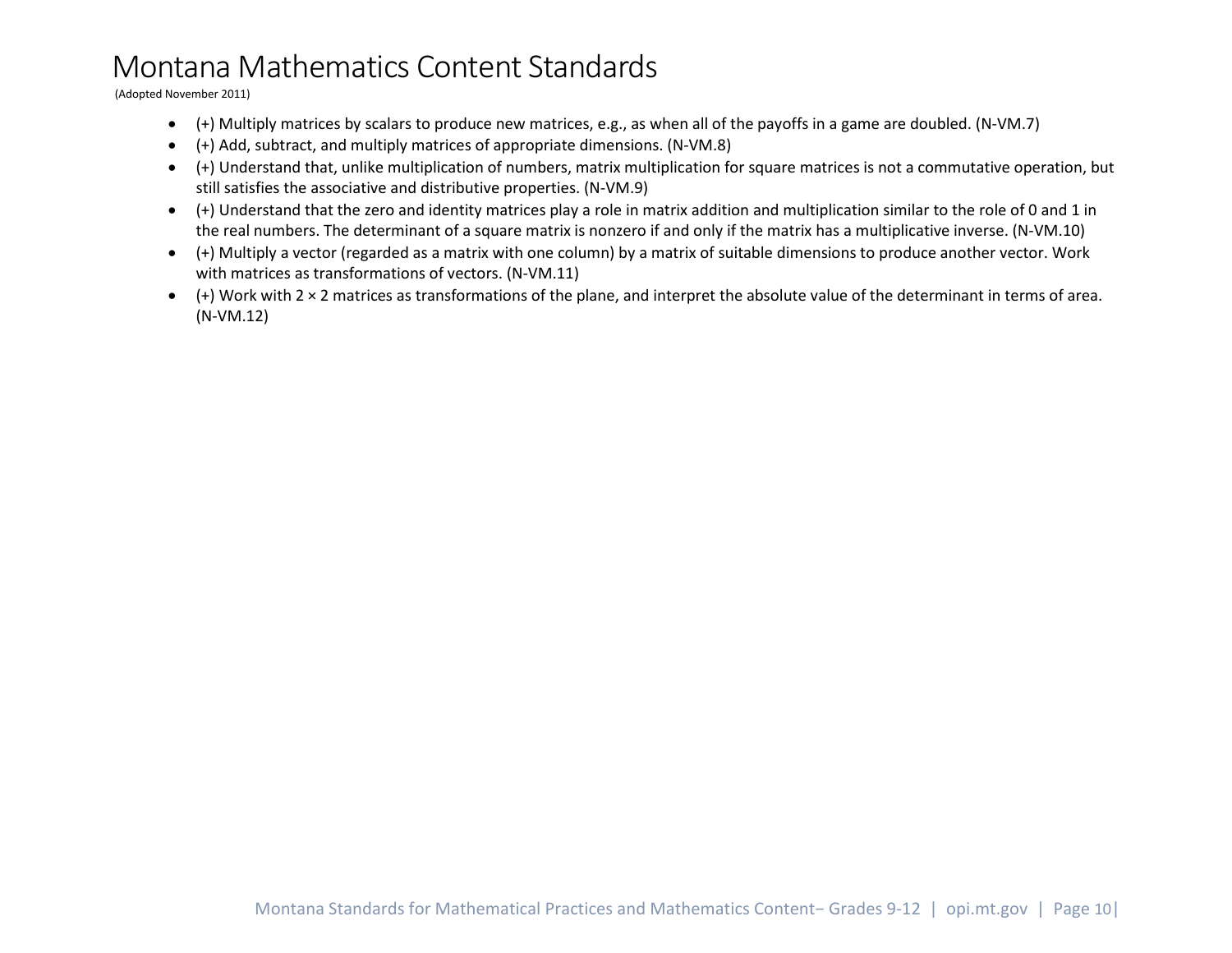(Adopted November 2011)

### <span id="page-10-0"></span>HS Conceptual Category: Algebra

| <b>Domains</b>                          | Seeing Structure in Expressions                                                                         | Arithmetic with Polynomials and<br><b>Rational Expressions</b>                                                                                                                                                  | <b>Creating Equations</b>                                             | <b>Reasoning with Equations and Inequalities</b>                                                                                                                                                                                          |
|-----------------------------------------|---------------------------------------------------------------------------------------------------------|-----------------------------------------------------------------------------------------------------------------------------------------------------------------------------------------------------------------|-----------------------------------------------------------------------|-------------------------------------------------------------------------------------------------------------------------------------------------------------------------------------------------------------------------------------------|
| <b>Clusters</b>                         | Interpret the structure of<br>expressions<br>Write expressions in equivalent<br>forms to solve problems | Perform arithmetic operations on<br>polynomials<br>Understand the relationship<br>between zeros and factors of<br>polynomials<br>Use polynomial identities to solve<br>problems<br>Rewrite rational expressions | Create equations that<br>describe numbers or<br>relationships         | Understand solving equations as a process<br>of reasoning and explain the reasoning<br>Solve equations and inequalities in one<br>variable<br>Solve systems of equations<br>Represent and solve equations and<br>inequalities graphically |
| <b>Mathematical</b><br><b>Practices</b> | Make sense of problems and<br>persevere in solving them.<br>Reason abstractly and<br>quantitatively.    | Construct viable arguments and<br>3.<br>critique the reasoning of others.<br>Model with mathematics.<br>4.                                                                                                      | 5. Use appropriate tools<br>strategically.<br>6. Attend to precision. | 7. Look for and make use of structure.<br>8. Look for and express regularity in repeated<br>reasoning.                                                                                                                                    |

#### **Expressions.**

An expression is a record of a computation with numbers, symbols that represent numbers, arithmetic operations, exponentiation, and, at more advanced levels, the operation of evaluating a function. Conventions about the use of parentheses and the order of operations assure that each expression is unambiguous. Creating an expression that describes a computation involving a general quantity requires the ability to express the computation in general terms, abstracting from specific instances.

Reading an expression with comprehension involves analysis of its underlying structure. This may suggest a different but equivalent way of writing the expression that exhibits some different aspect of its meaning. For example, *p* + 0.05*p* can be interpreted as the addition of a 5% tax to a price *p*. Rewriting *p* + 0.05*p* as 1.05*p* shows that adding a tax is the same as multiplying the price by a constant factor.

Algebraic manipulations are governed by the properties of operations and exponents, and the conventions of algebraic notation. At times, an expression is the result of applying operations to simpler expressions. For example, *p* + 0.05*p* is the sum of the simpler expressions p and 0.05*p*. Viewing an expression as the result of operation on simpler expressions can sometimes clarify its underlying structure.

A spreadsheet or a computer algebra system (CAS) can be used to experiment with algebraic expressions, perform complicated algebraic manipulations, and understand how algebraic manipulations behave.

#### **Equations and inequalities.**

An equation is a statement of equality between two expressions, often viewed as a question asking for which values of the variables the expressions on either side are in fact equal. These values are the solutions to the equation. An identity, in contrast, is true for all values of the variables; identities are often developed by rewriting an expression in an equivalent form.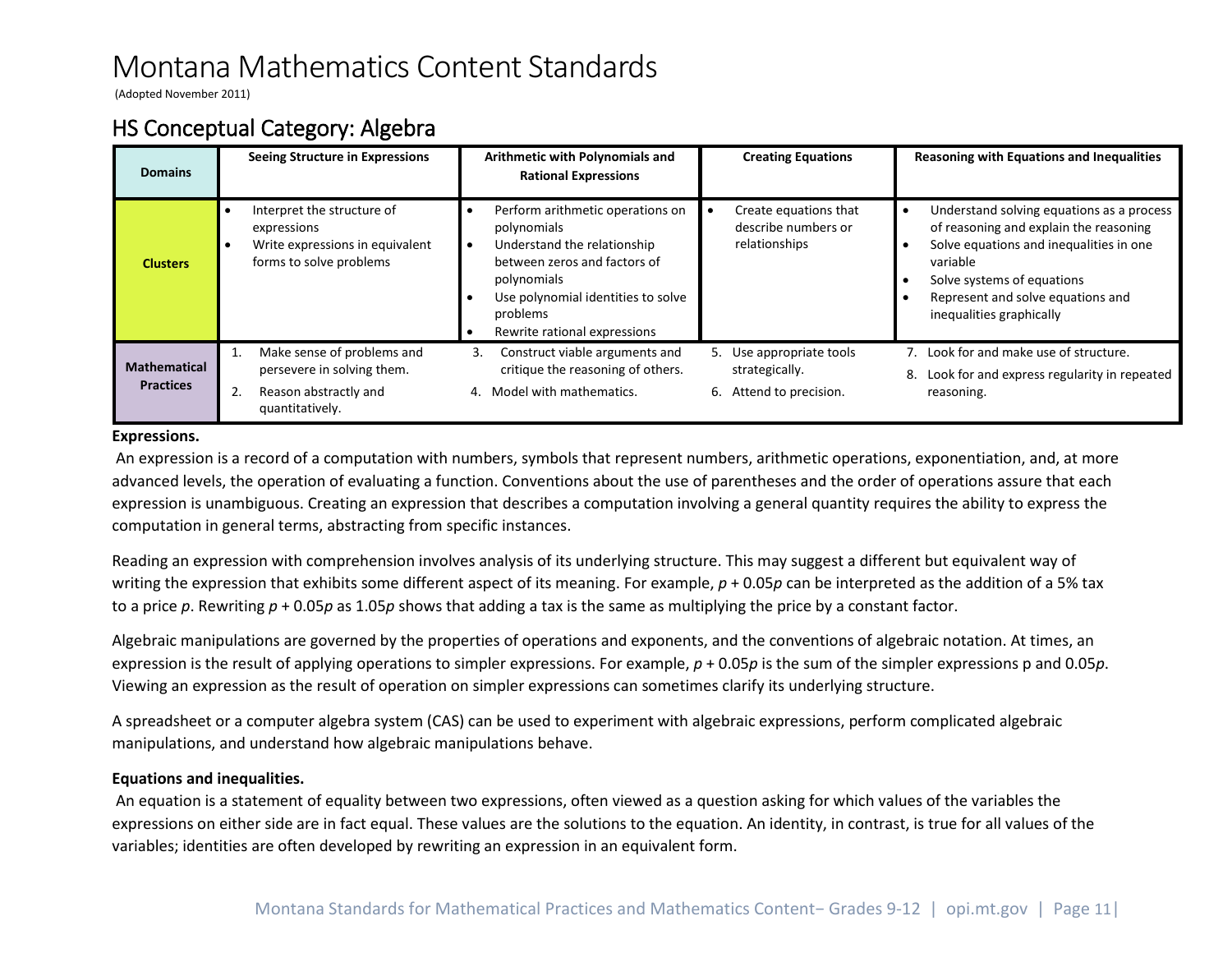#### (Adopted November 2011)

The solutions of an equation in one variable form a set of numbers; the solutions of an equation in two variables form a set of ordered pairs of numbers, which can be plotted in the coordinate plane. Two or more equations and/or inequalities form a system. A solution for such a system must satisfy every equation and inequality in the system.

An equation can often be solved by successively deducing from it one or more simpler equations. For example, one can add the same constant to both sides without changing the solutions, but squaring both sides might lead to extraneous solutions. Strategic competence in solving includes looking ahead for productive manipulations and anticipating the nature and number of solutions.

Some equations have no solutions in a given number system, but have a solution in a larger system. For example, the solution of *x* + 1 = 0 is an integer, not a whole number; the solution of  $2x + 1 = 0$  is a rational number, not an integer; the solutions of  $x^2 - 2 = 0$  are real numbers, not rational numbers; and the solutions of  $x^2 + 2 = 0$  are complex numbers, not real numbers.

The same solution techniques used to solve equations can be used to rearrange formulas. For example, the formula for the area of a trapezoid, *A* = ((*b*1+*b*2)/2) *h*, can be solved for *h* using the same deductive process.

Inequalities can be solved by reasoning about the properties of inequality. Many, but not all, of the properties of equality continue to hold for inequalities and can be useful in solving them.

#### **Connections to Functions and Modeling.**

Expressions can define functions, and equivalent expressions define the same function. Asking when two functions have the same value for the same input leads to an equation; graphing the two functions allows for finding approximate solutions of the equation. Converting a verbal description to an equation, inequality, or system of these is an essential skill in modeling.

### <span id="page-11-0"></span>HIGH SCHOOL ALGEBRA CONTENT STANDARDS

#### <span id="page-11-1"></span>Seeing Structure in Expressions (A-SSE)

*Interpret the structure of expressions.*

- Interpret expressions that represent a quantity in terms of its context.  $\star$ 
	- a. Interpret parts of an expression, such as terms, factors, and coefficients.
	- b. Interpret complicated expressions by viewing one or more of their parts as a single entity. For example, interpret  $P(1+r)^n$  as the product of P and a factor not depending on P. (A-SSE.1)
- Use the structure of an expression to identify ways to rewrite it. For example, see  $x^4 y^4$  as  $(x^2)^2 (y^2)^2$ , thus recognizing it as a difference of squares that can be factored as  $(x^2 - y^2)(x^2 + y^2)$ . (A-SSE.2)

*Write expressions in equivalent forms to solve problems.*

• Choose and produce an equivalent form of an expression to reveal and explain properties of the quantity represented by the expression. ★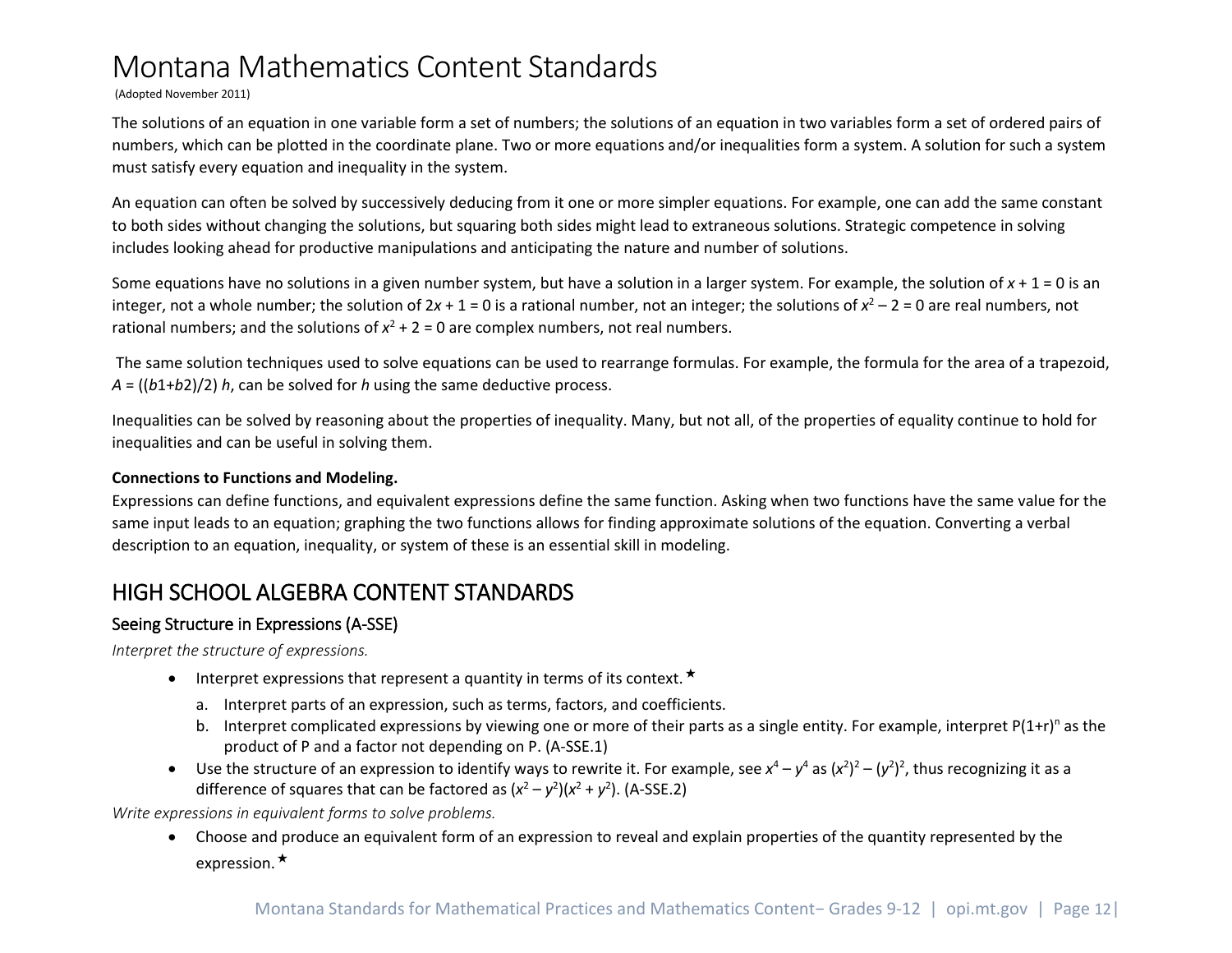(Adopted November 2011)

- a. Factor a quadratic expression to reveal the zeros of the function it defines.
- b. Complete the square in a quadratic expression to reveal the maximum or minimum value of the function it defines.
- c. Use the properties of exponents to transform expressions for exponential functions. For example the expression  $1.15^t$  can be rewritten as  $(1.15^{1/12})^{12t}$   $\approx$  1.012<sup>12t</sup> to reveal the approximate equivalent monthly interest rate if the annual rate is 15%. (A-SEE.3)
- Derive the formula for the sum of a finite geometric series (when the common ratio is not 1), and use the formula to solve problems. For example, calculate mortgage payments. ★ (A-SSE.4)

#### <span id="page-12-0"></span>Arithmetic with Polynomials and Rational Expressions (A-APR)

*Perform arithmetic operations on polynomials.*

• Understand that polynomials form a system analogous to the integers, namely, they are closed under the operations of addition, subtraction, and multiplication; add, subtract, and multiply polynomials. (A-APR.1)

*Understand the relationship between zeros and factors of polynomials.*

- Know and apply the Remainder Theorem: For a polynomial  $p(x)$  and a number *a*, the remainder on division by  $x a$  is  $p(a)$ , so  $p(a) =$ 0 if and only if  $(x - a)$  is a factor of  $p(x)$ . (A-APR.2)
- Identify zeros of polynomials when suitable factorizations are available, and use the zeros to construct a rough graph of the function defined by the polynomial. (A-APR.3)

*Use polynomial identities to solve problems.*

- Prove polynomial identities and use them to describe numerical relationships. For example, the polynomial identity  $(x^2 + y^2)^2 = (x^2 y^2)^2$ y<sup>2</sup>)<sup>2</sup> + (2xy)<sup>2</sup> can be used to generate Pythagorean triples. (A-APR.4)
- (+) Know and apply the Binomial Theorem for the expansion of  $(x + y)^n$  in powers of x and y for a positive integer *n*, where x and y are any numbers, with coefficients determined for example by Pascal's Triangle. [The Binomial Theorem can be proved by mathematical induction or by a combinatorial argument.] (A-APR.5)

*Rewrite rational expressions.*

- Rewrite simple rational expressions in different forms; write  $\frac{a(x)}{b(x)}$  in the form  $q(x) + \frac{r(x)}{b(x)}$ , where  $a(x)$ ,  $b(x)$ ,  $q(x)$ , and  $r(x)$  are polynomials with the degree of *r*(*x*) less than the degree of *b*(*x*), using inspection, long division, or, for the more complicated examples, a computer algebra system. (A-APR.6)
- (+) Understand that rational expressions form a system analogous to the rational numbers, closed under addition, subtraction, multiplication, and division by a nonzero rational expression; add, subtract, multiply, and divide rational expressions. (A-APR.7)

### <span id="page-12-1"></span>Creating Equations (A-CED)

*Create equations that describe numbers or relationships.*

- Create equations and inequalities in one variable and use them to solve problems from a variety of contexts (e.g., science, history, and culture), including those of Montana American Indians. Include equations arising from linear and quadratic functions, and simple rational and exponential functions. (A-CED.1)
- Create equations in two or more variables to represent relationships between quantities; graph equations on coordinate axes with labels and scales. (A-CED.2)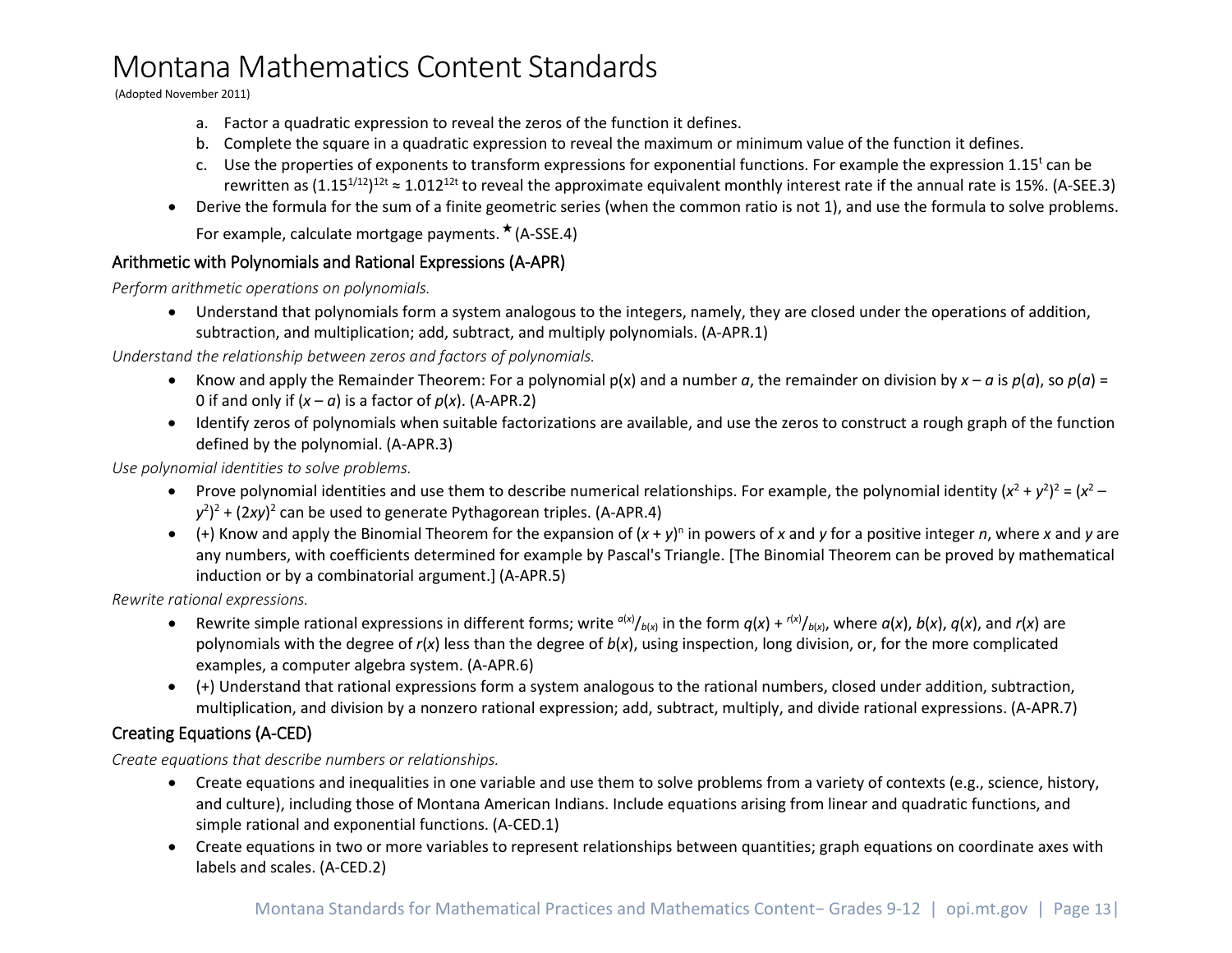(Adopted November 2011)

- Represent constraints by equations or inequalities and by systems of equations and/or inequalities, and interpret solutions as viable or nonviable options in a modeling context. For example, represent inequalities describing nutritional and cost constraints on combinations of different foods. (A-CED.3)
- Rearrange formulas to highlight a quantity of interest using the same reasoning as in solving equations. For example, rearrange Ohm's law *V* = *IR* to highlight resistance *R*. (A-CED.4)

#### <span id="page-13-0"></span>Reasoning with Equations and Inequalities (A-REI)

*Understand solving equations as a process of reasoning and explain the reasoning.*

- Explain each step in solving a simple equation as following from the equality of numbers asserted at the previous step, starting from the assumption that the original equation has a solution. Construct a viable argument to justify a solution method. (A-REI.1)
- Solve simple rational and radical equations in one variable, and give examples showing how extraneous solutions may arise. (A-REI.2)

#### *Solve equations and inequalities in one variable.*

- Solve linear equations and inequalities in one variable, including equations with coefficients represented by letters. (A-REI.3)
- Solve quadratic equations in one variable.
	- o Use the method of completing the square to transform any quadratic equation in *x* into an equation of the form (*x p*) <sup>2</sup> = *q* that has the same solutions. Derive the quadratic formula from this form.
	- $\circ$  Solve quadratic equations by inspection (e.g., for  $x^2 = 49$ ), taking square roots, completing the square, the quadratic formula and factoring, as appropriate to the initial form of the equation. Recognize when the quadratic formula gives complex solutions and write them as  $a \pm bi$  for real numbers  $a$  and  $b$ . (A-REI.4)

*Solve systems of equations.*

- Prove that, given a system of two equations in two variables, replacing one equation by the sum of that equation and a multiple of the other produces a system with the same solutions. (A-REI.5)
- Solve systems of linear equations exactly and approximately (e.g., with graphs), focusing on pairs of linear equations in two variables. (A-REI.6)
- Solve a simple system consisting of a linear equation and a quadratic equation in two variables algebraically and graphically. For example, find the points of intersection between the line  $y = -3x$  and the circle  $x^2 + y^2 = 3$ . (A-REI.7)
- (+) Represent a system of linear equations as a single matrix equation in a vector variable. (A-REI.8)
- $\bullet$  (+) Find the inverse of a matrix if it exists and use it to solve systems of linear equations (using technology for matrices of dimension 3  $\times$ 3 or greater). (A-REI.9)

#### *Represent and solve equations and inequalities graphically.*

- Understand that the graph of an equation in two variables is the set of all its solutions plotted in the coordinate plane, often forming a curve (which could be a line). (A-REI.10)
- Explain why the *x*-coordinates of the points where the graphs of the equations  $y = f(x)$  and  $y = g(x)$  intersect are the solutions of the equation  $f(x) = g(x)$ ; find the solutions approximately, e.g., using technology to graph the functions, make tables of values, or find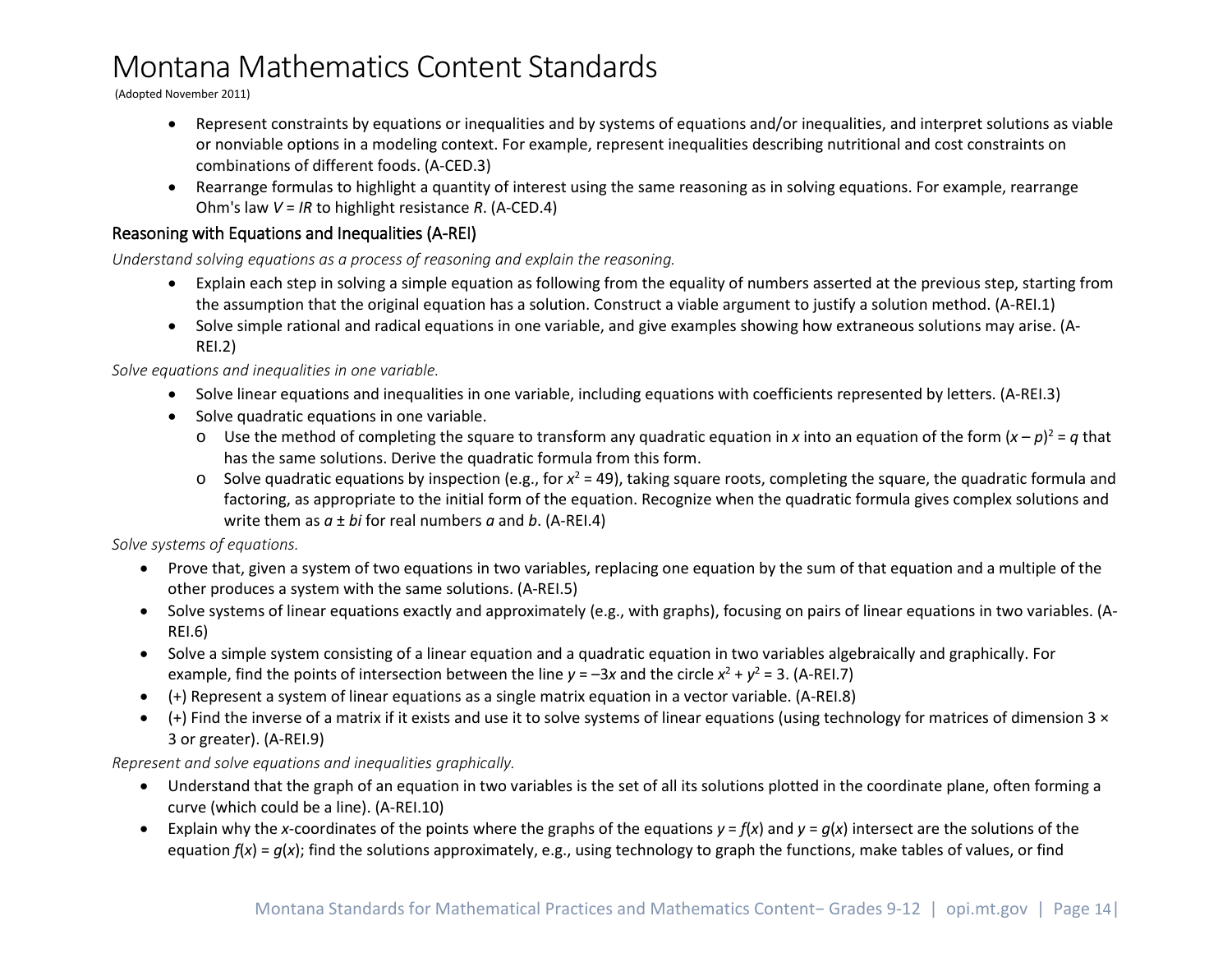(Adopted November 2011)

successive approximations. Include cases where *f*(*x*) and/or *g*(*x*) are linear, polynomial, rational, absolute value, exponential, and logarithmic functions. ★ (A-REI.11)

• Graph the solutions to a linear inequality in two variables as a half-plane (excluding the boundary in the case of a strict inequality), and graph the solution set to a system of linear inequalities in two variables as the intersection of the corresponding half-planes. (A-REI.12)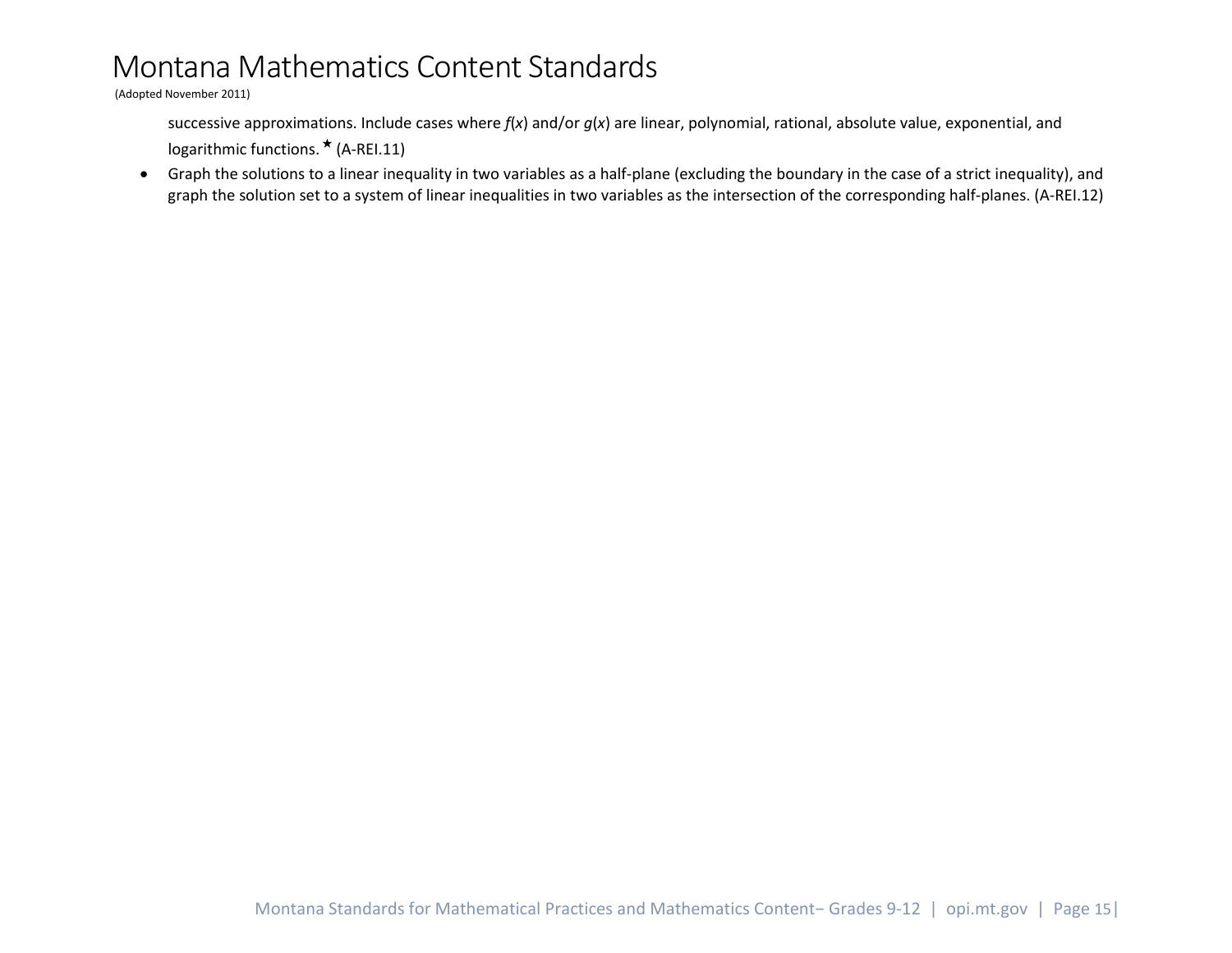(Adopted November 2011)

### <span id="page-15-0"></span>HS Conceptual Category: Functions

| <b>Domains</b>                          | <b>Interpreting Functions</b>                                                                                                                                                                                | <b>Building Functions</b>                                                                                                  |                                                                                                                                                                              | <b>Trigonometric Functions</b>                                                                                                                                                   |  |
|-----------------------------------------|--------------------------------------------------------------------------------------------------------------------------------------------------------------------------------------------------------------|----------------------------------------------------------------------------------------------------------------------------|------------------------------------------------------------------------------------------------------------------------------------------------------------------------------|----------------------------------------------------------------------------------------------------------------------------------------------------------------------------------|--|
| <b>Clusters</b>                         | Understand the concept of a<br>function and use function<br>notation<br>Interpret functions that arise<br>in applications in terms of the<br>context<br>Analyze functions using<br>different representations | Build a function that models a<br>relationship between two<br>quantities<br>Build new functions from<br>existing functions | Construct and compare linear,<br>quadratic, and exponential models<br>and solve problems<br>Interpret expressions for functions in<br>٠<br>terms of the situation they model | Extend the domain of trigonometric<br>functions using the unit circle<br>Model periodic phenomena with<br>trigonometric functions<br>Prove and apply trigonometric<br>identities |  |
| <b>Mathematical</b><br><b>Practices</b> | Make sense of problems and<br>persevere in solving them.<br>Reason abstractly and<br>quantitatively.                                                                                                         | Construct viable arguments<br>3.<br>and critique the reasoning of<br>others.<br>4. Model with mathematics.                 | 5. Use appropriate tools strategically.<br>6. Attend to precision.                                                                                                           | 7. Look for and make use of structure.<br>8. Look for and express regularity in<br>repeated reasoning.                                                                           |  |

#### **Functions.**

Functions describe situations where one quantity determines another. For example, the return on \$10,000 invested at an annualized percentage rate of 4.25% is a function of the length of time the money is invested. Because we continually make theories about dependencies between quantities in nature and society, functions are important tools in the construction of mathematical models.

In school mathematics, functions usually have numerical inputs and outputs and are often defined by an algebraic expression. For example, the time in hours it takes for a car to drive 100 miles is a function of the car's speed in miles per hour, *v*; the rule *T*(*v*) = 100/*v* expresses this relationship algebraically and defines a function whose name is *T*.

The set of inputs to a function is called its domain. We often infer the domain to be all inputs for which the expression defining a function has a value, or for which the function makes sense in a given context.

A function can be described in various ways, such as by a graph (e.g., the trace of a seismograph); by a verbal rule, as in, "I'll give you a state, you give me the capital city;" by an algebraic expression like  $f(x) = a + bx$ ; or by a recursive rule. The graph of a function is often a useful way of visualizing the relationship of the function models, and manipulating a mathematical expression for a function can throw light on the function's properties.

Functions presented as expressions can model many important phenomena. Two important families of functions characterized by laws of growth are linear functions, which grow at a constant rate, and exponential functions, which grow at a constant percent rate. Linear functions with a constant term of zero describe proportional relationships.

A graphing utility or a computer algebra system can be used to experiment with properties of these functions and their graphs and to build computational models of functions, including recursively defined functions.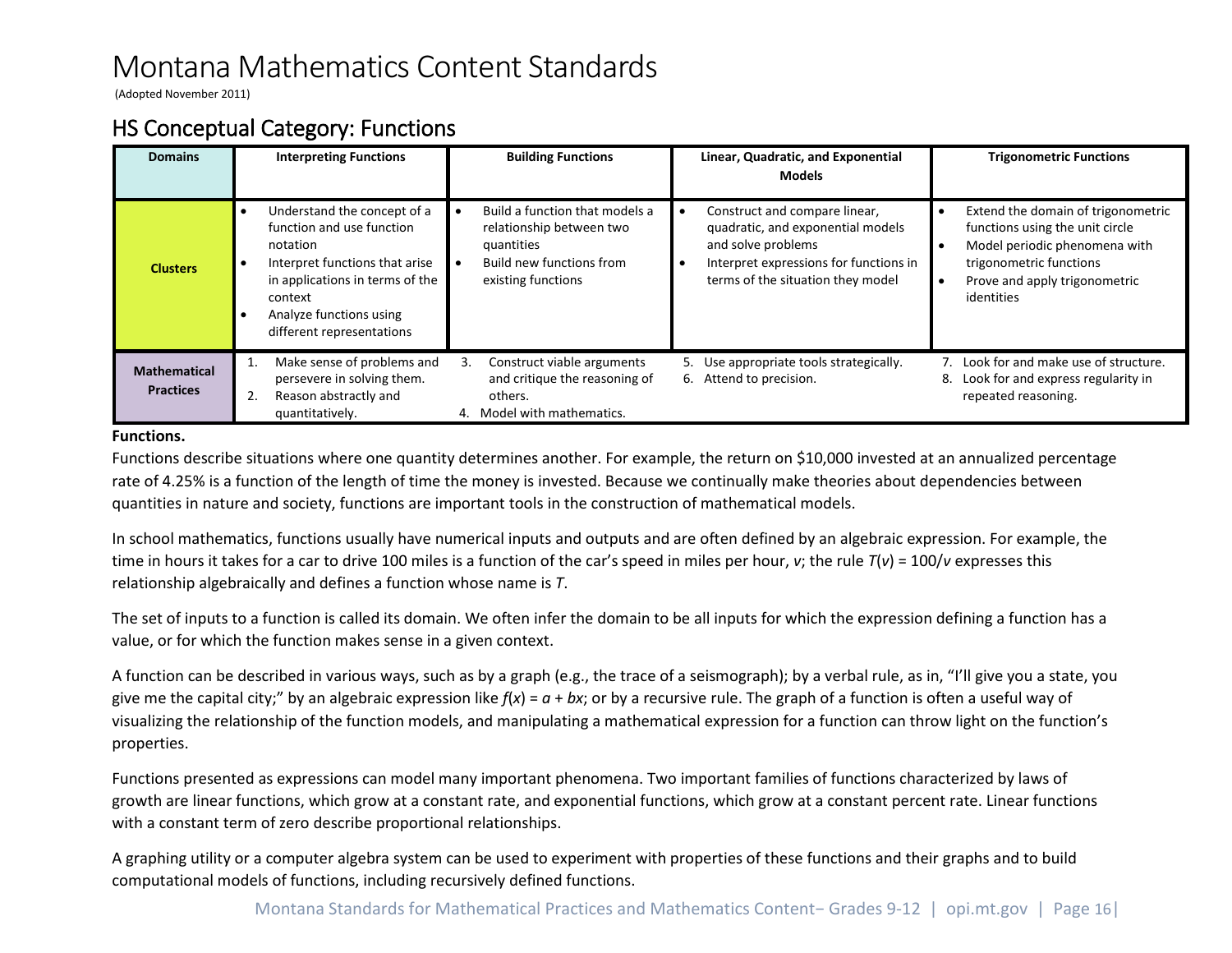(Adopted November 2011)

**Connections to Expressions, Equations, Modeling, and Coordinates.** Determining an output value for a particular input involves evaluating an expression; finding inputs that yield a given output involves solving an equation. Questions about when two functions have the same value for the same input lead to equations, whose solutions can be visualized from the intersection of their graphs. Because functions describe relationships between quantities, they are frequently used in modeling. Sometimes functions are defined by a recursive process, which can be displayed effectively using a spreadsheet or other technology.

### <span id="page-16-0"></span>HIGH SCHOOL FUNCTIONS STANDARDS

#### <span id="page-16-1"></span>Interpreting Functions (F-IF)

*Understand the concept of a function and use function notation.*

- Understand that a function from one set (called the domain) to another set (called the range) assigns to each element of the domain exactly one element of the range. If *f* is a function and *x* is an element of its domain, then *f*(*x*) denotes the output of *f* corresponding to the input *x*. The graph of *f* is the graph of the equation  $y = f(x)$ . (F-IF.1)
- Use function notation, evaluate functions for inputs in their domains, and interpret statements that use function notation in terms of a context. (F-IF.2)
- Recognize that sequences are functions, sometimes defined recursively, whose domain is a subset of the integers. For example, the Fibonacci sequence is defined recursively by  $f(0) = f(1) = 1$ ,  $f(n+1) = f(n) + f(n-1)$  for  $n \ge 1$ . (F-IF.3)

*Interpret functions that arise in applications in terms of context.*

- For a function that models a relationship between two quantities, interpret key features of graphs and tables in terms of the quantities, and sketch graphs showing key features given a verbal description of the relationship. Key features include: intercepts; intervals where the function is increasing, decreasing, positive, or negative; relative maximums and minimums; symmetries; end behavior; and periodicity.  $\star$  (F-IF.4)
- Relate the domain of a function to its graph and, where applicable, to the quantitative relationship it describes. For example, if the function *h*(*n*) gives the number of person-hours it takes to assemble *n* engines in a factory, then the positive integers would be an appropriate domain for the function.  $\star$  (F-IF.5)
- Calculate and interpret the average rate of change of a function (presented symbolically or as a table) over a specified interval. Estimate the rate of change from a graph.  $\star$  (F-IF.6)

*Analyze functions using different representations.*

- Graph functions expressed symbolically and show key features of the graph, by hand in simple cases and using technology for more complicated cases. ★
	- a. Graph linear and quadratic functions and show intercepts, maxima, and minima.
	- b. Graph square root, cube root, and piecewise-defined functions, including step functions and absolute value functions.
	- c. Graph polynomial functions, identifying zeros when suitable factorizations are available, and showing end behavior.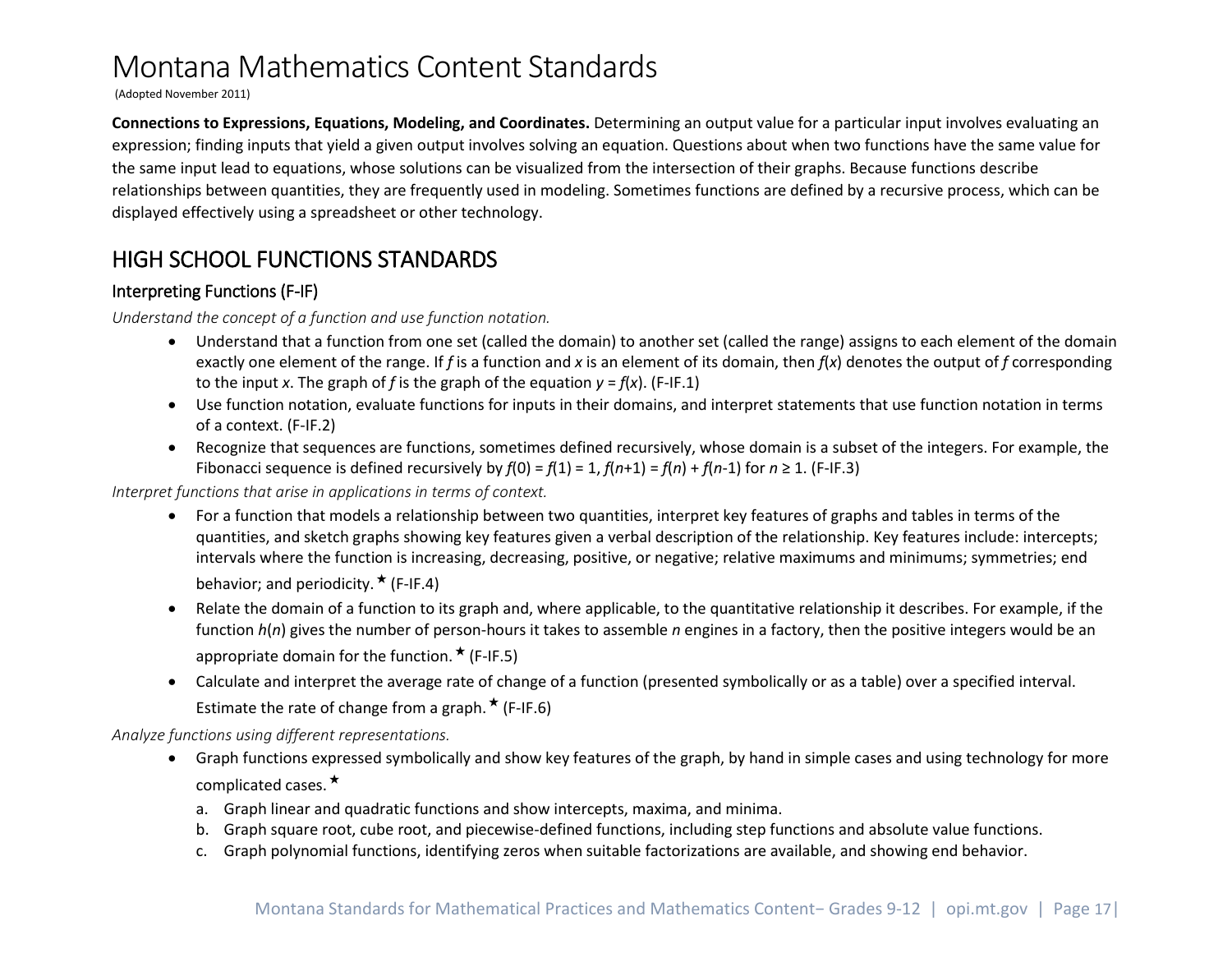(Adopted November 2011)

- d. (+) Graph rational functions, identifying zeros and asymptotes when suitable factorizations are available, and showing end behavior.
- e. Graph exponential and logarithmic functions, showing intercepts and end behavior, and trigonometric functions, showing period, midline, and amplitude. (F-IF.7)
- Write a function defined by an expression in different but equivalent forms to reveal and explain different properties of the function.
	- a. Use the process of factoring and completing the square in a quadratic function to show zeros, extreme values, and symmetry of the graph, and interpret these in terms of a context.
	- b. Use the properties of exponents to interpret expressions for exponential functions. For example, identify percent rate of change in functions such as  $y = (1.02)^t$ ,  $y = (0.97)^t$ ,  $y = (1.01)^{12t}$ ,  $y = (1.2)^{t/10}$ , and classify them as representing exponential growth or decay. (F-IF.8)
- Compare properties of two functions each represented in a different way (algebraically, graphically, numerically in tables, or by verbal descriptions). For example, given a graph of one quadratic function and an algebraic expression for another, say which has the larger maximum. (F-IF.9)

#### <span id="page-17-0"></span>Building Functions (F-BF)

*Build a function that models a relationship between two quantities.*

- Write a function that describes a relationship between two quantities. ★
	- a. Determine an explicit expression, a recursive process, or steps for calculation from a context.
	- b. Combine standard function types using arithmetic operations. For example, build a function that models the temperature of a cooling body by adding a constant function to a decaying exponential, and relate these functions to the model.
	- c. (+) Compose functions. For example, if *T*(*y*) is the temperature in the atmosphere as a function of height, and *h*(*t*) is the height of a weather balloon as a function of time, then *T*(*h*(*t*)) is the temperature at the location of the weather balloon as a function of time. (F-BF.1)
- Write arithmetic and geometric sequences both recursively and with an explicit formula, use them to model situations from a variety of contexts (e.g., science, history, and culture, including those of the Montana American Indian), and translate between the two

forms.  $\star$  (F-BF.2)

#### *Build new functions form existing functions.*

- Identify the effect on the graph of replacing  $f(x)$  by  $f(x) + k$ ,  $k f(x)$ ,  $f(kx)$ , and  $f(x + k)$  for specific values of k (both positive and negative); find the value of k given the graphs. Experiment with cases and illustrate an explanation of the effects on the graph using technology. Include recognizing even and odd functions from their graphs and algebraic expressions for them. (F-BF.3)
- Find inverse functions.
	- a. Solve an equation of the form *f*(*x*) = *c* for a simple function *f* that has an inverse and write an expression for the inverse. For example,  $f(x) = 2x^3$  or  $f(x) = (x+1)/(x-1)$  for  $x \ne 1$ .
	- b. (+) Verify by composition that one function is the inverse of another.
	- c. (+) Read values of an inverse function from a graph or a table, given that the function has an inverse.
	- d. (+) Produce an invertible function from a non-invertible function by restricting the domain. (F-BF.4)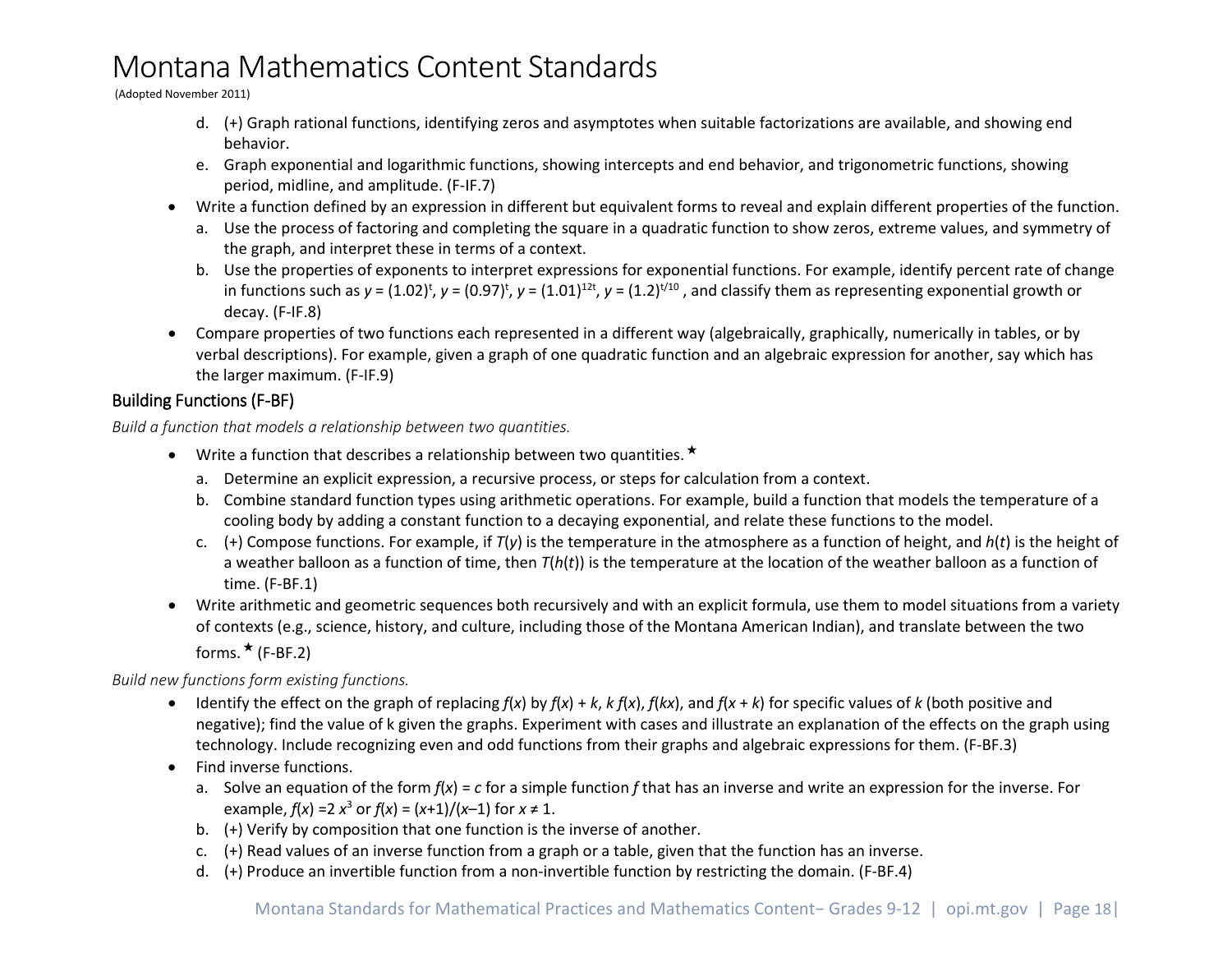(Adopted November 2011)

• (+) Understand the inverse relationship between exponents and logarithms and use this relationship to solve problems involving logarithms and exponents. (F-BF.5)

#### <span id="page-18-0"></span>Linear, Quadratic, and Exponential Models (F-LE)

*Construct and compare linear, quadratic, and exponential models and solve problems.*

- Distinguish between situations that can be modeled with linear functions and with exponential functions.
	- a. Prove that linear functions grow by equal differences over equal intervals, and that exponential functions grow by equal factors over equal intervals.
	- b. Recognize situations in which one quantity changes at a constant rate per unit interval relative to another.
	- c. Recognize situations in which a quantity grows or decays by a constant percent rate per unit interval relative to another. (F-LE.1)
- Construct linear and exponential functions, including arithmetic and geometric sequences, given a graph, a description of a relationship, or two input-output pairs (include reading these from a table). (F-LE.2)
- Observe using graphs and tables that a quantity increasing exponentially eventually exceeds a quantity increasing linearly, quadratically, or (more generally) as a polynomial function. (F-LE.3)
- For exponential models, express as a logarithm the solution to  $ab^{ct} = d$  where  $a, c$ , and  $d$  are numbers and the base  $b$  is 2, 10, or e; evaluate the logarithm using technology. (F-LE.4)

*Interpret expressions for functions in terms of the situation they model.*

• Interpret the parameters in a linear or exponential function in terms of a context. (F-LE.5)

### <span id="page-18-1"></span>Trigonometric Functions (F-TF)

*Extend the domain of trigonometric functions using the unit circle.*

- Understand radian measure of an angle as the length of the arc on the unit circle subtended by the angle. (F-TF.1)
- Explain how the unit circle in the coordinate plane enables the extension of trigonometric functions to all real numbers, interpreted as radian measures of angles traversed counterclockwise around the unit circle. (F-TF.2)
- (+) Use special triangles to determine geometrically the values of sine, cosine, tangent for  $\pi/3$ ,  $\pi/4$  and  $\pi/6$  and use the unit circle to express the values of sine, cosines, and tangent for x,  $\pi$  + x, and  $2\pi$  – x in terms of their values for x, where x is any real number. (F-TF.3)
- (+) Use the unit circle to explain symmetry (odd and even) and periodicity of trigonometric functions. (F-TF.4)

*Model periodic phenomena with trigonometric functions.*

- Choose trigonometric functions to model periodic phenomena from a variety of contexts (e.g., science, history, and culture, including those of the Montana American Indian) with specified amplitude, frequency, and midline.★ (F-TF.5)
- (+) Understand that restricting a trigonometric function to a domain on which it is always increasing or always decreasing allows its inverse to be constructed. (F-TF.6)
- (+) Use inverse functions to solve trigonometric equations that arise in modeling contexts; evaluate the solutions using technology; and interpret them in terms of the context.  $\star$  (T-TF.7)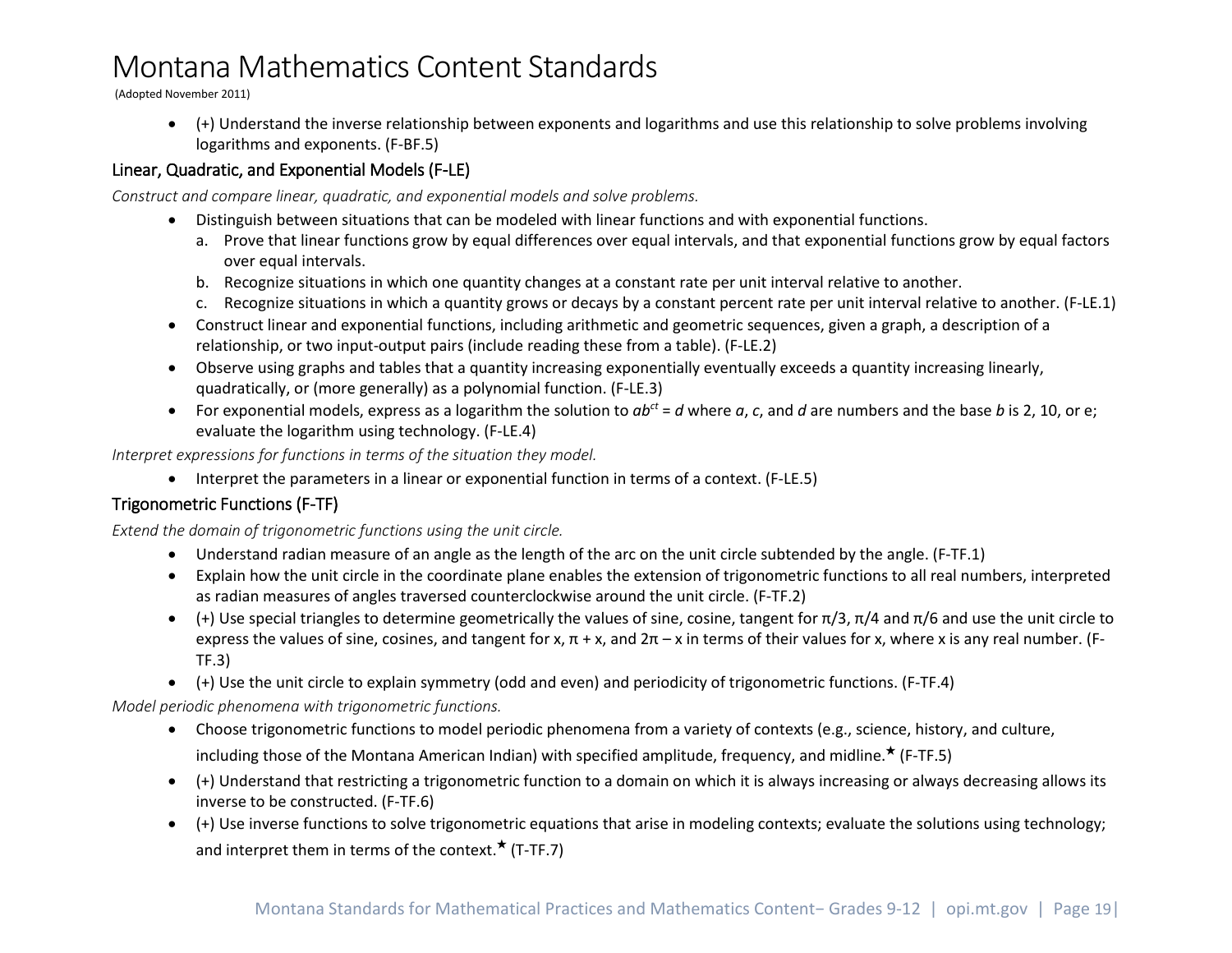(Adopted November 2011)

*Prove and apply trigonometric identities.*

- Prove the Pythagorean identity  $sin^2(\theta) + cos^2(\theta) = 1$  and use it to calculate trigonometric ratios. (F-TF.8)
- <span id="page-19-0"></span>• (+) Prove the addition and subtraction formulas for sine, cosine, and tangent and use them to solve problems. (F-TF.9)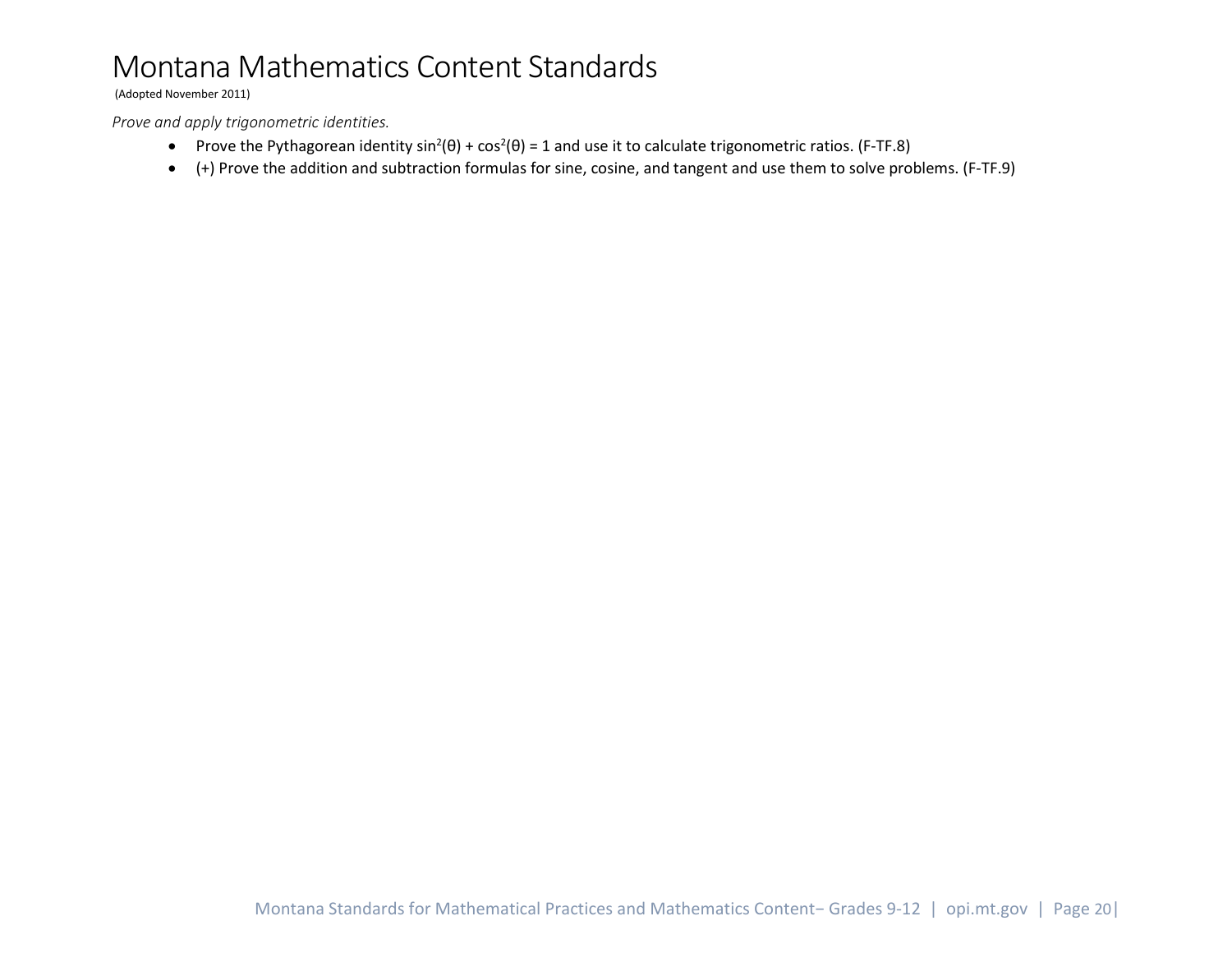(Adopted November 2011)

### HS Conceptual Category: Modeling

| <b>Domains</b>                          | Modeling is best interpreted not as a collection of isolated topics but rather in relation to other standards. Making mathematical models is a Standard for |                                                                                                                                                                               |                                                                                                        |  |  |
|-----------------------------------------|-------------------------------------------------------------------------------------------------------------------------------------------------------------|-------------------------------------------------------------------------------------------------------------------------------------------------------------------------------|--------------------------------------------------------------------------------------------------------|--|--|
| <b>Clusters</b>                         | Mathematical Practice, and specific modeling standards appear throughout the high school standards indicated by a star symbol $(\star)$ .                   |                                                                                                                                                                               |                                                                                                        |  |  |
| <b>Mathematical</b><br><b>Practices</b> | Make sense of problems and<br>persevere in solving them.<br>Reason abstractly and<br>quantitatively.                                                        | 3. Construct viable arguments<br>5. Use appropriate tools<br>and critique the reasoning of<br>strategically.<br>others.<br>6. Attend to precision.<br>Model with mathematics. | 7. Look for and make use of structure.<br>8. Look for and express regularity in repeated<br>reasoning. |  |  |

#### **Modeling**.

Modeling links classroom mathematics and statistics to everyday life, work, and decision-making. Modeling is the process of choosing and using appropriate mathematics and statistics to analyze empirical situations, to understand them better, and to improve decisions. Quantities and their relationships in physical, economic, public policy, social, and everyday situations can be modeled using mathematical and statistical methods. When making mathematical models, technology is valuable for varying assumptions, exploring consequences, and comparing predictions with data.

A model can be very simple, such as writing total cost as a product of unit price and number bought, or using a geometric shape to describe a physical object like a coin. Even such simple models involve making choices. It is up to us whether to model a coin as a three-dimensional cylinder, or whether a two-dimensional disk works well enough for our purposes. Other situations—modeling a delivery route, a production schedule, or a comparison of loan amortizations—need more elaborate models that use other tools from the mathematical sciences. Real-world situations are not organized and labeled for analysis; formulating tractable models, representing such models, and analyzing them is appropriately a creative process. Like every such process, this depends on acquired expertise as well as creativity.

Some examples of such situations might include:

- Estimating how much water and food is needed for emergency relief in a devastated city of 3 million people, and how it might be distributed.
- Model the construction of a Montana American Indian tipi by considering the size of the tipi ring, number of lodge poles, and the angle between the pole and the ground.
- Planning a table tennis tournament for 7 players at a club with 4 tables, where each player plays against each other player.
- Designing the layout of the stalls in a school fair so as to raise as much money as possible.
- Analyzing stopping distance for a car.
- Modeling savings account balance, bacterial colony growth, or investment growth.
- Engaging in critical path analysis, e.g., applied to turnaround of an aircraft at an airport.
- Analyzing risk in situations such as extreme sports, pandemics, and terrorism.
- Relating population statistics to individual predictions.

In situations like these, the models devised depend on a number of factors: How precise an answer do we want or need? What aspects of the situation do we most need to understand, control, or optimize? What resources of time and tools do we have? The range of models that we can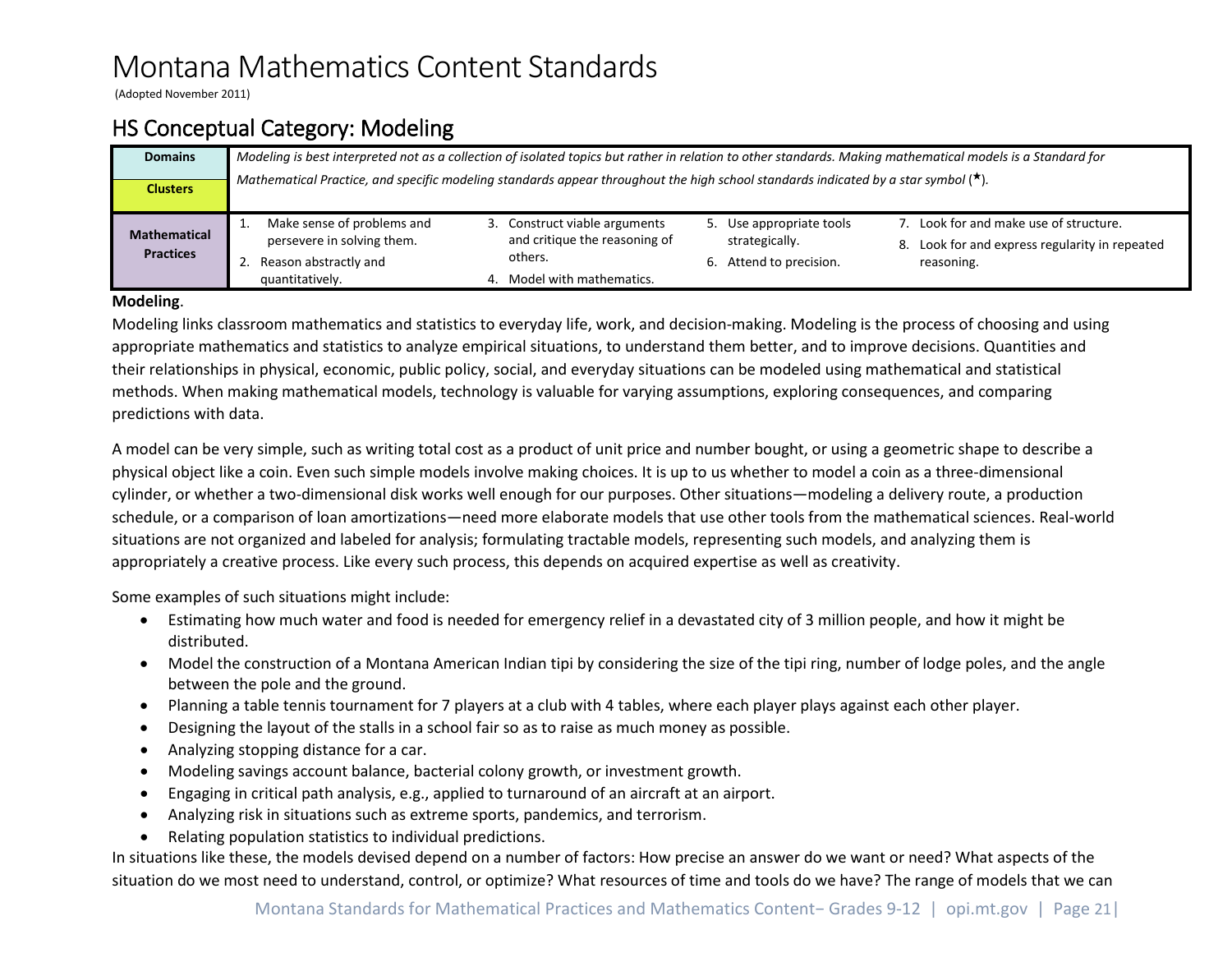(Adopted November 2011)

create and analyze is also constrained by the limitations of our mathematical, statistical, and technical skills, and our ability to recognize significant variables and relationships among them. Diagrams of various kinds, spreadsheets and other technology, and algebra are powerful tools for understanding and solving problems drawn from different types of real-world situations.

One of the insights provided by mathematical modeling is that essentially the same mathematical or statistical structure can sometimes model seemingly different situations. Models can also shed light on the mathematical structures themselves, for example, as when a model of bacterial growth makes more vivid the explosive growth of the exponential function.



The basic modeling cycle is summarized in the diagram. It involves

(1) identifying variables in the situation and selecting those that represent essential features,

(2) formulating a model by creating and selecting geometric, graphical, tabular, algebraic, or statistical representations that describe relationships between the variables,

(3) analyzing and performing operations on these relationships to draw conclusions,

(4) interpreting the results of the mathematics in terms of the original situation,

(5a) validating the conclusions by comparing them with the situation, and then either (5b) improving the model or, if is acceptable,

(6) reporting on the conclusions and the reasoning behind them. Choices, assumptions, and approximations are present throughout this cycle.

In descriptive modeling, a model simply describes the phenomena or summarizes them in a compact form. Graphs of observations are a familiar descriptive model—for example, graphs of global temperature and atmospheric  $CO<sup>2</sup>$  over time.

Analytic modeling seeks to explain data on the basis of deeper theoretical ideas, albeit with parameters that are empirically based; for example, exponential growth of bacterial colonies (until cut-off mechanisms such as pollution or starvation intervene) follows from a constant reproduction rate. Functions are an important tool for analyzing such problems.

Graphing utilities, spreadsheets, computer algebra systems, and dynamic geometry software are powerful tools that can be used to model purely mathematical phenomena (e.g., the behavior of polynomials) as well as physical phenomena.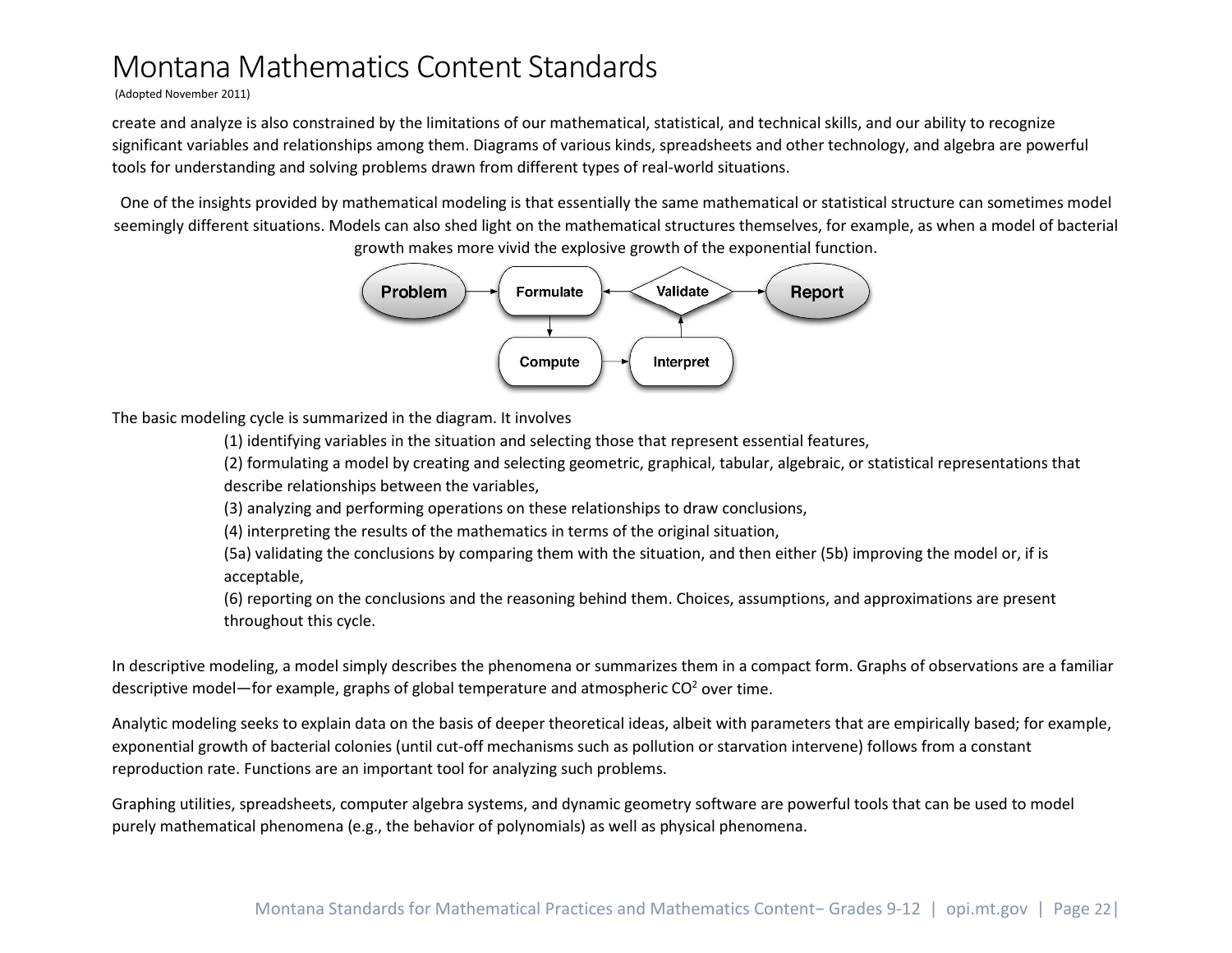(Adopted November 2011)

### <span id="page-22-0"></span>HS Conceptual Category: Geometry

| <b>Domains</b>                          | Congruence                                                                                                                                                                    | Similarity, Right Triangles, and<br><b>Trigonometry</b>                                                                                                                                                                                                                             | <b>Circles</b>                                                                                                       | <b>Expressing Geometric</b><br><b>Properties with</b><br><b>Equations</b>                                                                                                 | Geometric<br><b>Measurement and</b><br><b>Dimension</b>                                                                                                         | <b>Modeling with</b><br>Geometry                                             |
|-----------------------------------------|-------------------------------------------------------------------------------------------------------------------------------------------------------------------------------|-------------------------------------------------------------------------------------------------------------------------------------------------------------------------------------------------------------------------------------------------------------------------------------|----------------------------------------------------------------------------------------------------------------------|---------------------------------------------------------------------------------------------------------------------------------------------------------------------------|-----------------------------------------------------------------------------------------------------------------------------------------------------------------|------------------------------------------------------------------------------|
| <b>Clusters</b>                         | Experiment with<br>transformations in<br>the plane<br>Understand<br>congruence in terms<br>of rigid motions<br>Prove geometric<br>theorems<br>Make geometric<br>constructions | Understand similarity in<br>$\bullet$<br>terms of similarity<br>transformations<br>Prove theorems involving<br>similarity<br>Define trigonometric ratios<br>$\bullet$<br>and solve problems<br>involving right triangles<br>Apply trigonometry to<br>$\bullet$<br>general triangles | Understand<br>and apply<br>theorems<br>about circles<br>Find arc<br>lengths and<br>areas of<br>sectors of<br>circles | Translate between<br>the geometric<br>description and the<br>equation for a conic<br>section<br>Use coordinates to<br>prove simple<br>geometric theorems<br>algebraically | Explain volume<br>formulas and use<br>them to solve<br>problems<br>Visualize<br>relationships<br>between two<br>dimensional and<br>three-dimensional<br>objects | Apply geometric<br>concepts in<br>modeling<br>situations                     |
| <b>Mathematical</b><br><b>Practices</b> | Make sense of problems and<br>persevere in solving them.<br>Reason abstractly and<br>quantitatively.                                                                          | 3. Construct viable arguments<br>and critique the reasoning of<br>others.<br>4. Model with mathematics.                                                                                                                                                                             | 6.                                                                                                                   | 5. Use appropriate tools<br>strategically.<br>Attend to precision.                                                                                                        | 8.<br>repeated reasoning.                                                                                                                                       | 7. Look for and make use of structure.<br>Look for and express regularity in |

#### **Geometry.**

An understanding of the attributes and relationships of geometric objects can be applied in diverse contexts—interpreting a schematic drawing, estimating the amount of wood needed to frame a sloping roof, rendering computer graphics, or designing a sewing pattern for the most efficient use of material. Various cultural contexts such as American Indian deign in beadwork, star quilts, and tipis provide rich opportunities to apply concepts and skills of geometry.

Although there are many types of geometry, school mathematics is devoted primarily to plane Euclidean geometry, studied both synthetically (without coordinates) and analytically (with coordinates). Euclidean geometry is characterized most importantly by the Parallel Postulate, that through a point not on a given line there is exactly one parallel line. (Spherical geometry, in contrast, has no parallel lines.)

During high school, students begin to formalize their geometry experiences from elementary and middle school, using more precise definitions and developing careful proofs. Later in college some students develop Euclidean and other geometries carefully from a small set of axioms.

The concepts of congruence, similarity, and symmetry can be understood from the perspective of geometric transformation. Fundamental are the rigid motions: translations, rotations, reflections, and combinations of these, all of which are here assumed to preserve distance and angles (and therefore shapes generally). Reflections and rotations each explain a particular type of symmetry, and the symmetries of an object offer insight into its attributes—as when the reflective symmetry of an isosceles triangle assures that its base angles are congruent.

In the approach taken here, two geometric figures are defined to be congruent if there is a sequence of rigid motions that carries one onto the other. This is the principle of superposition. For triangles, congruence means the equality of all corresponding pairs of sides and all corresponding pairs of angles. During the middle grades, through experiences drawing triangles from given conditions, students notice ways to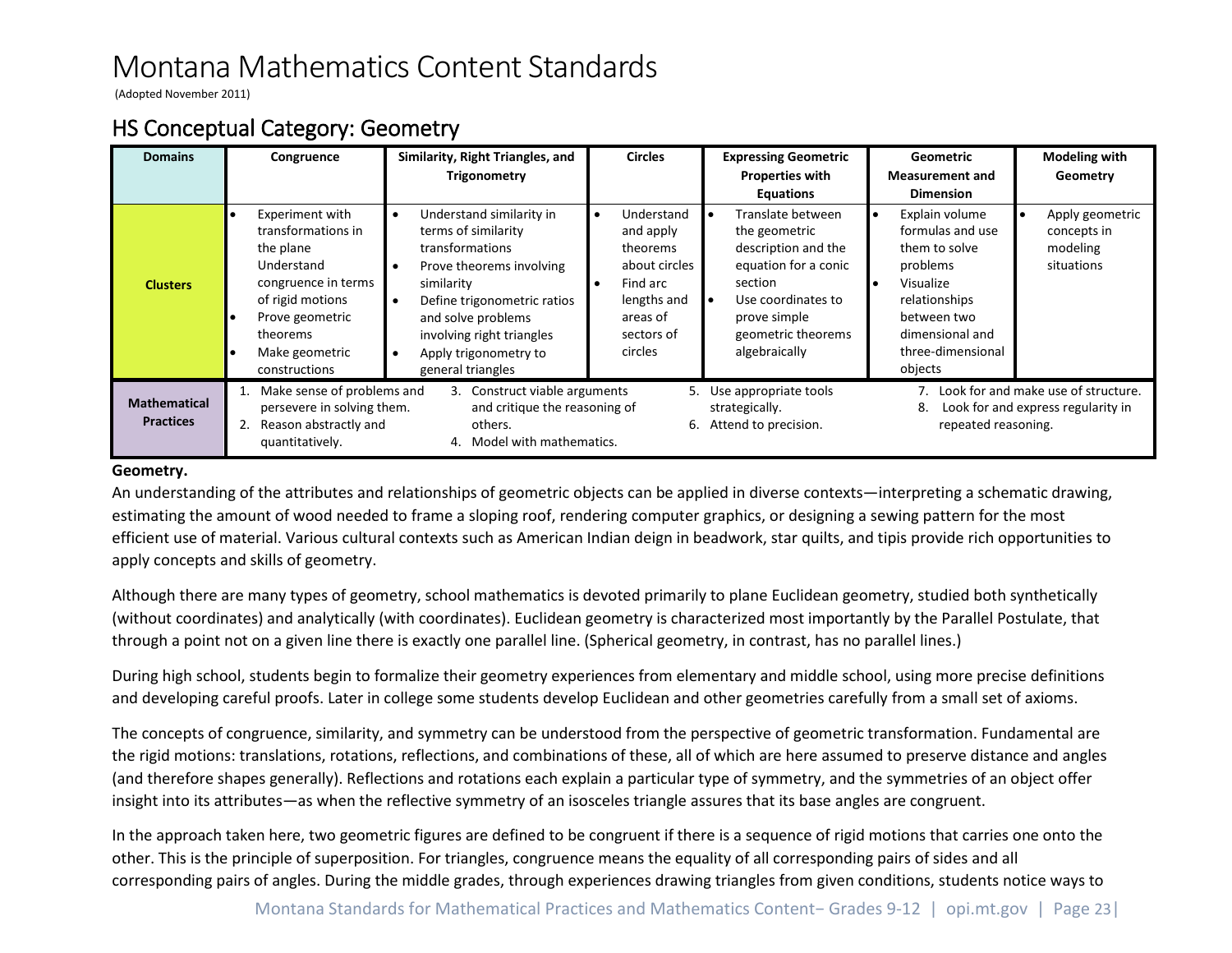(Adopted November 2011)

specify enough measures in a triangle to ensure that all triangles drawn with those measures are congruent. Once these triangle congruence criteria (ASA, SAS, and SSS) are established using rigid motions, they can be used to prove theorems about triangles, quadrilaterals, and other geometric figures.

Similarity transformations (rigid motions followed by dilations) define similarity in the same way that rigid motions define congruence, thereby formalizing the similarity ideas of "same shape" and "scale factor" developed in the middle grades. These transformations lead to the criterion for triangle similarity that two pairs of corresponding angles are congruent.

The definitions of sine, cosine, and tangent for acute angles are founded on right triangles and similarity, and, with the Pythagorean Theorem, are fundamental in many real-world and theoretical situations. The Pythagorean Theorem is generalized to non-right triangles by the Law of Cosines. Together, the Laws of Sines and Cosines embody the triangle congruence criteria for the cases where three pieces of information suffice to completely solve a triangle. Furthermore, these laws yield two possible solutions in the ambiguous case, illustrating that Side-Side-Angle is not a congruence criterion.

Analytic geometry connects algebra and geometry, resulting in powerful methods of analysis and problem solving. Just as the number line associates numbers with locations in one dimension, a pair of perpendicular axes associates pairs of numbers with locations in two dimensions. This correspondence between numerical coordinates and geometric points allows methods from algebra to be applied to geometry and vice versa. The solution set of an equation becomes a geometric curve, making visualization a tool for doing and understanding algebra. Geometric shapes can be described by equations, making algebraic manipulation into a tool for geometric understanding, modeling, and proof. Geometric transformations of the graphs of equations correspond to algebraic changes in their equations.

Dynamic geometry environments provide students with experimental and modeling tools that allow them to investigate geometric phenomena in much the same way as computer algebra systems allow them to experiment with algebraic phenomena.

#### **Connections to Equations.**

The correspondence between numerical coordinates and geometric points allows methods from algebra to be applied to geometry and vice versa. The solution set of an equation becomes a geometric curve, making visualization a tool for doing and understanding algebra. Geometric shapes can be described by equations, making algebraic manipulation into a tool for geometric understanding, modeling, and proof.

### <span id="page-23-0"></span>HIGH SCHOOL GEOMETRY CONTENT STANDARDS

#### <span id="page-23-1"></span>Congruence (G-CO)

*Experiment with transformations in the plane.* 

• Know precise definitions of angle, circle, perpendicular line, parallel line, and line segment, based on the undefined notions of point, line, distance along a line, and distance around a circular arc. (G-CO.1)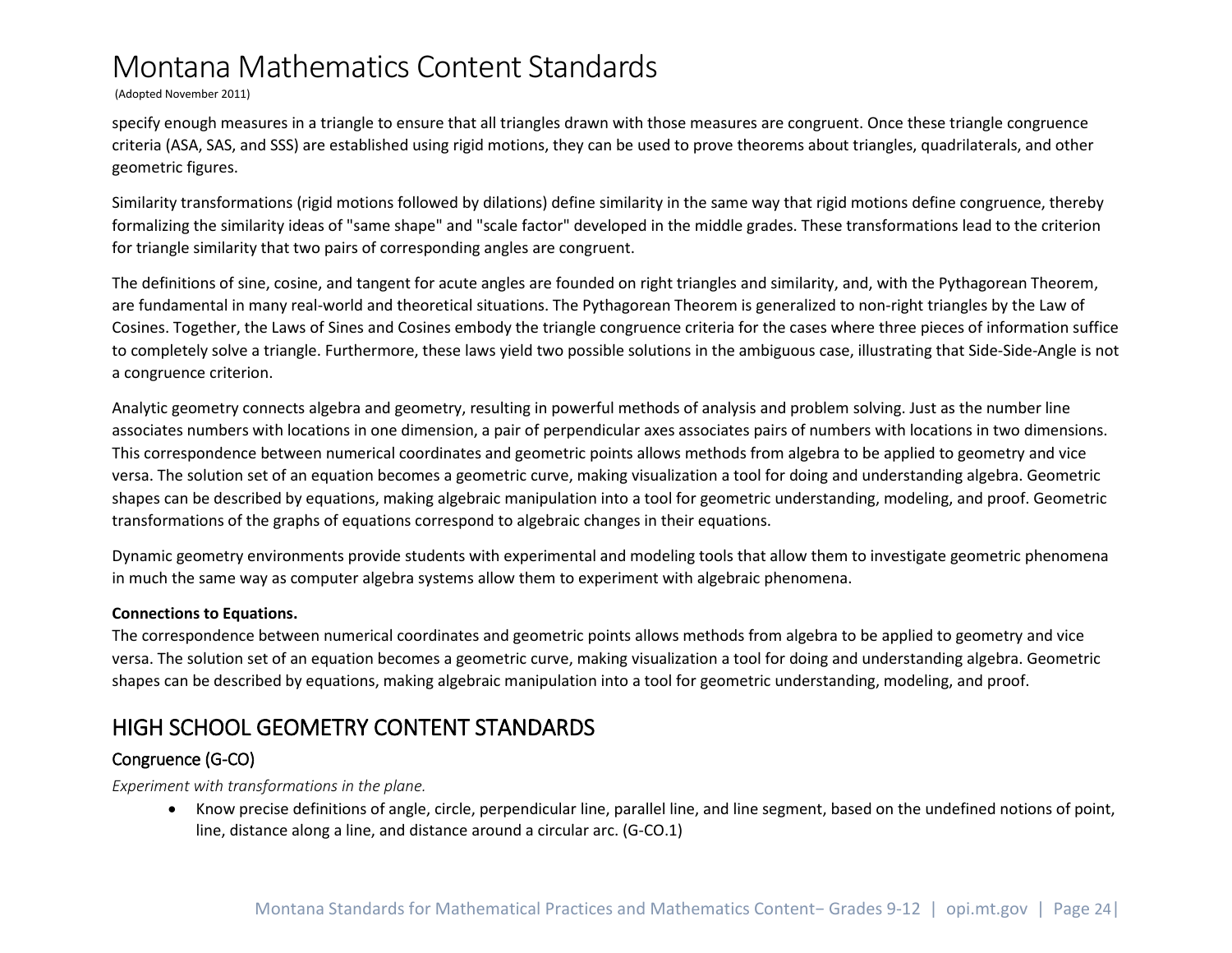(Adopted November 2011)

- Represent transformations in the plane using, e.g., transparencies and geometry software; describe transformations as functions that take points in the plane as inputs and give other points as outputs. Compare transformations that preserve distance and angle to those that do not (e.g., translation versus horizontal stretch). (G-CO.2)
- Given a rectangle, parallelogram, trapezoid, or regular polygon, describe the rotations and reflections that carry it onto itself. (G-CO.3)
- Develop definitions of rotations, reflections, and translations in terms of angles, circles, perpendicular lines, parallel lines, and line segments. (G-CO.4)
- Given a geometric figure and a rotation, reflection, or translation, draw the transformed figure using, e.g., graph paper, tracing paper, or geometry software. Specify a sequence of transformations that will carry a given figure onto another. (G-CO.5)

*Understand congruence in terms of rigid motions.*

- Use geometric descriptions of rigid motions to transform figures and to predict the effect of a given rigid motion on a given figure; given two figures, use the definition of congruence in terms of rigid motions to decide if they are congruent. (G-CO.6)
- Use the definition of congruence in terms of rigid motions to show that two triangles are congruent if and only if corresponding pairs of sides and corresponding pairs of angles are congruent. (G-CO.7)
- Explain how the criteria for triangle congruence (ASA, SAS, and SSS) follow from the definition of congruence in terms of rigid motions. (G-CO.8)

*Prove geometric theorems.*

- Prove theorems about lines and angles. Theorems include: vertical angles are congruent; when a transversal crosses parallel lines, alternate interior angles are congruent and corresponding angles are congruent; points on a perpendicular bisector of a line segment are exactly those equidistant from the segment's endpoints. (G-CO.9)
- Prove theorems about triangles. Theorems include: measures of interior angles of a triangle sum to 180°; base angles of isosceles triangles are congruent; the segment joining midpoints of two sides of a triangle is parallel to the third side and half the length; the medians of a triangle meet at a point. (G-CO.10)
- Prove theorems about parallelograms. Theorems include: opposite sides are congruent, opposite angles are congruent, the diagonals of a parallelogram bisect each other, and conversely, rectangles are parallelograms with congruent diagonals. (G-CO.11)

*Make geometric constructions.*

- Make formal geometric constructions, including those representing Montana American Indians, with a variety of tools and methods (compass and straightedge, string, reflective devices, paper folding, dynamic geometric software, etc.). Copying a segment; copying an angle; bisecting a segment; bisecting an angle; constructing perpendicular lines, including the perpendicular bisector of a line segment; and constructing a line parallel to a given line through a point not on the line. (G-CO.12)
- Construct an equilateral triangle, a square, and a regular hexagon inscribed in a circle. (G-CO.13)

#### <span id="page-24-0"></span>Similarity, Right Triangles, and Trigonometry (G-SRT)

*Understand similarity in terms of similarity transformations.*

• Verify experimentally the properties of dilations given by a center and a scale factor: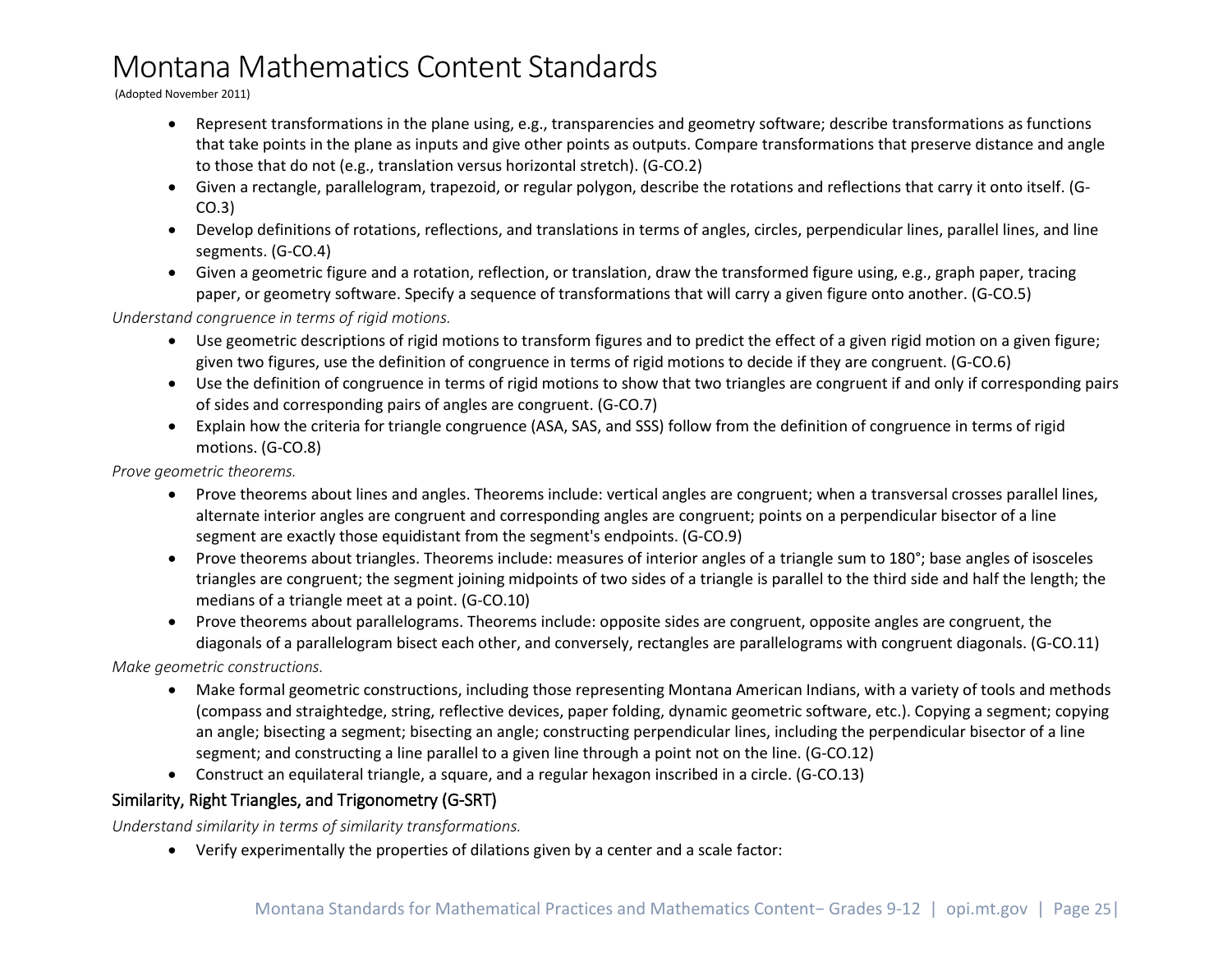(Adopted November 2011)

- a. A dilation takes a line not passing through the center of the dilation to a parallel line, and leaves a line passing through the center unchanged.
- b. The dilation of a line segment is longer or shorter in the ratio given by the scale factor. (G-SRT.1)
- Given two figures, use the definition of similarity in terms of similarity transformations to decide if they are similar; explain using similarity transformations the meaning of similarity for triangles as the equality of all corresponding pairs of angles and the proportionality of all corresponding pairs of sides. (G-SRT.2)
- Use the properties of similarity transformations to establish the AA criterion for two triangles to be similar. (G-SRT.3)

*Prove theorems involving similarity.*

- Prove theorems about triangles. Theorems include: a line parallel to one side of a triangle divides the other two proportionally, and conversely; the Pythagorean Theorem proved using triangle similarity. (G-SRT.4)
- Use congruence and similarity criteria for triangles to solve problems and to prove relationships in geometric figures. (G-SRT.5)

*Define trigonometric ratios and solve problems involving right triangles.*

- Understand that by similarity, side ratios in right triangles are properties of the angles in the triangle, leading to definitions of trigonometric ratios for acute angles. (G-SRT.6)
- Explain and use the relationship between the sine and cosine of complementary angles. (G-SRT.7)
- Use trigonometric ratios and the Pythagorean Theorem to solve right triangles in applied problems. (G-SRT.8)

*Apply trigonometry to general triangles.*

- (+) Derive the formula *A* = 1/2 *ab* sin(*C*) for the area of a triangle by drawing an auxiliary line from a vertex perpendicular to the opposite side. (G-SRT.9)
- (+) Prove the Laws of Sines and Cosines and use them to solve problems. (G-SRT.10)
- (+) Understand and apply the Laws of Sines and Cosines to find unknown measurements in right and non-right triangles (e.g., surveying problems, resultant forces). (G-SRT.11)

#### <span id="page-25-0"></span>Circles (G-C)

*Understand and apply theorems about circles.*

- Prove that all circles are similar. (G-C.1)
- Identify and describe relationships among inscribed angles, radii, and chords. Include the relationship between central, inscribed, and circumscribed angles; inscribed angles on a diameter are right angles; the radius of a circle is perpendicular to the tangent where the radius intersects the circle. (G-C.2)
- Construct the inscribed and circumscribed circles of a triangle, and prove properties of angles for a quadrilateral inscribed in a circle. (G-C.3)
- (+) Construct a tangent line from a point outside a given circle to the circle. (G-C.4)

*Find arc lengths and area of sectors of circles.*

• Derive using similarity, the fact that the length of the arc intercepted by an angle is proportional to the radius, and define the radian measure of the angle as the constant of proportionality; derive the formula for the area of a sector. (G-C.5)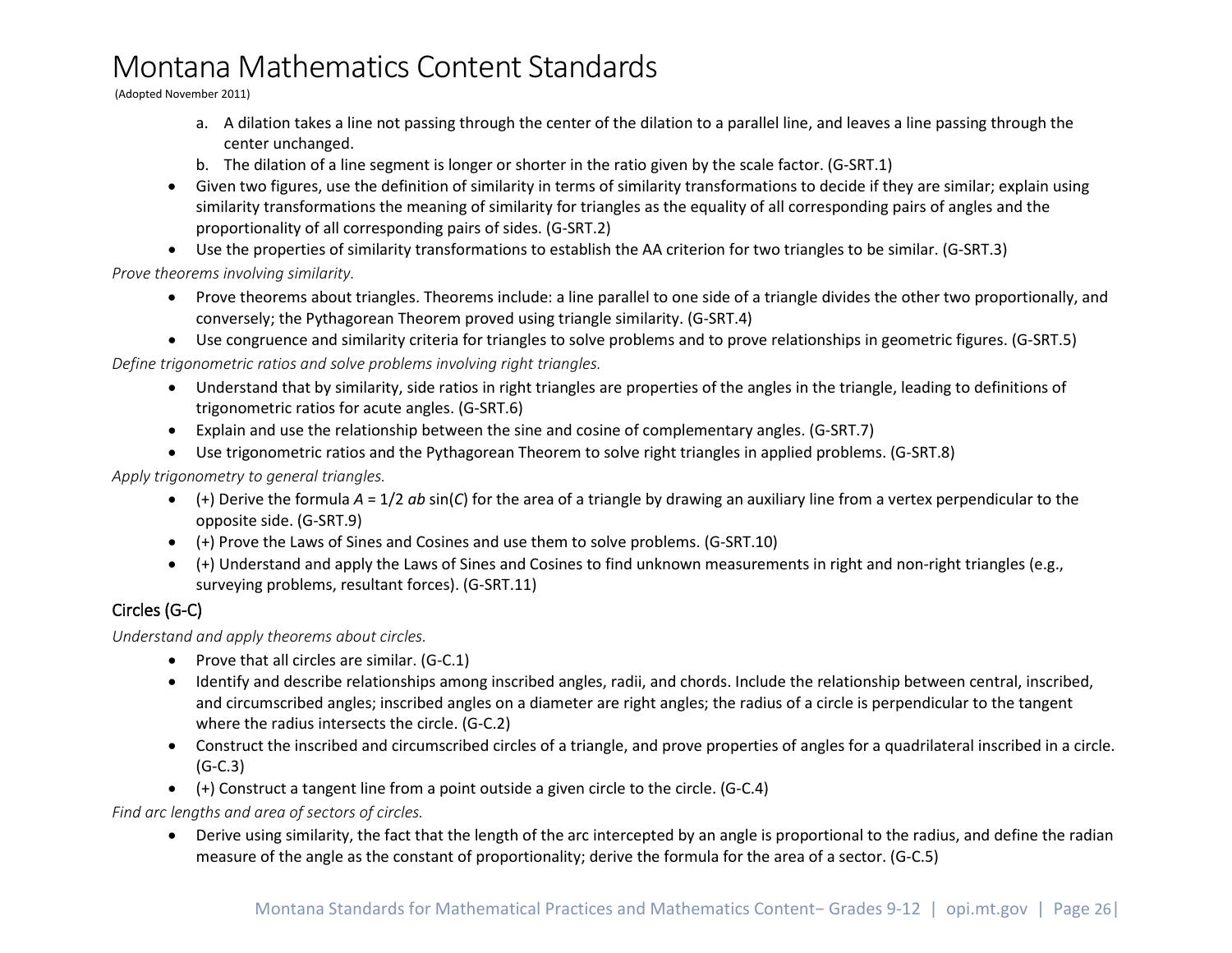(Adopted November 2011)

#### <span id="page-26-0"></span>Expressing Geometric Properties with Equations (G-GPE)

*Translate between the geometric description and the equation for a conic section.*

- Derive the equation of a circle of given center and radius using the Pythagorean Theorem; complete the square to find the center and radius of a circle given by an equation. (G-GPE.1)
- Derive the equation of a parabola given a focus and directrix. (G-GPE.2)
- (+) Derive the equations of ellipses and hyperbolas given the foci and directrices. (G-GPE.3)

*Use coordinates to prove simple geometric theorems algebraically.*

- Use coordinates to prove simple geometric theorems algebraically. For example, prove or disprove that a figure defined by four given points in the coordinate plane is a rectangle; prove or disprove that the point  $(1, \sqrt{3})$  lies on the circle centered at the origin and containing the point (0, 2). (G-GPE.4)
- Prove the slope criteria for parallel and perpendicular lines and use them to solve geometric problems (e.g., find the equation of a line parallel or perpendicular to a given line that passes through a given point). (G-GPE.5)
- Find the point on a directed line segment between two given points that partitions the segment in a given ratio. (G-GPE.6)
- Use coordinates to compute perimeters of polygons and areas of triangles and rectangles, e.g., using the distance formula.★ (G-GPE.7)

#### <span id="page-26-1"></span>Geometric Measurement and Dimension (G-GMD)

*Explain volume formulas and use them to solve problems.*

- Give an informal argument for the formulas for the circumference of a circle, area of a circle, volume of a cylinder, pyramid, and cone. Use dissection arguments, Cavalieri's principle, and informal limit arguments. (G-GMD.1)
- (+) Give an informal argument using Cavalieri's principle for the formulas for the volume of a sphere and other solid figures. (G-GMD.2)
- Use volume formulas for cylinders, pyramids, cones, and spheres to solve problems.★ (G-GMD.3)

*Visualize relationships between two-dimensional and three-dimensional objects.*

• Identify the shapes of two-dimensional cross-sections of three-dimensional objects, and identify three-dimensional objects generated by rotations of two-dimensional objects. (G-GMD.4)

#### <span id="page-26-2"></span>Modeling with Geometry (G-MG)

*Apply geometric concepts in modeling situations.*

- Use geometric shapes, their measures, and their properties to describe objects (e.g., modeling a tree trunk or a human torso as a cylinder; modeling a Montana American Indian tipi as a cone).★ (G-MG.1)
- Apply concepts of density based on area and volume in modeling situations (e.g., persons per square mile, BTUs per cubic foot).★ (G-MG.2)
- Apply geometric methods to solve design problems (e.g., designing an object or structure to satisfy physical constraints or minimize cost; working with typographic grid systems based on ratios).★ (G-MG.3)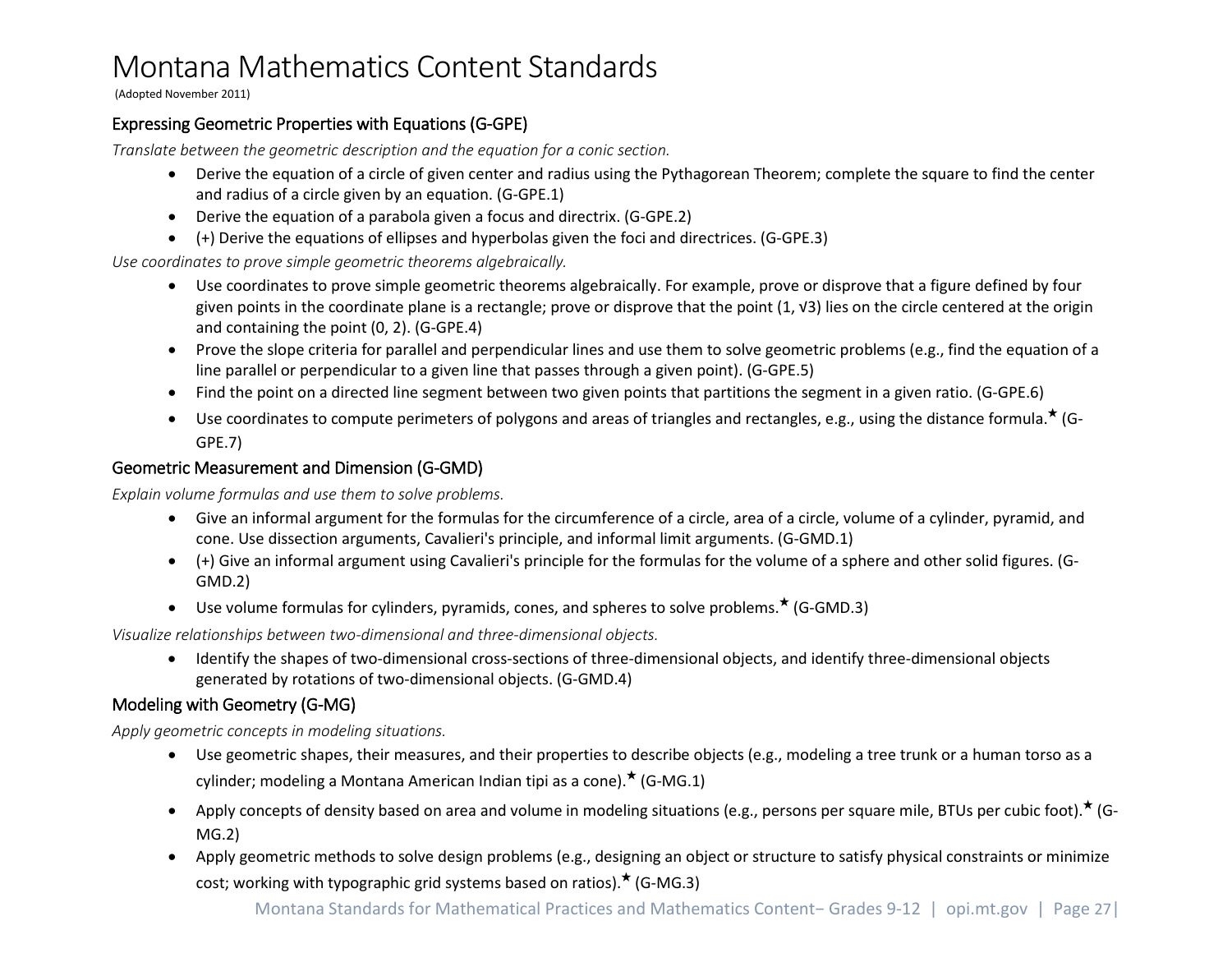(Adopted November 2011)

### <span id="page-27-0"></span>HS Conceptual Category: Statistics and Probability

| <b>Domains</b>                          | <b>Interpreting Categorical and</b><br><b>Quantitative Data</b>                                                                                                                                                     | <b>Making Inferences and Justifying</b><br><b>Conclusions</b>                                                                                                                                 | <b>Conditional Probability and the</b><br><b>Rules of Probability</b>                                                                                                                                        | <b>Using Probability to Make Decisions</b>                                                                          |
|-----------------------------------------|---------------------------------------------------------------------------------------------------------------------------------------------------------------------------------------------------------------------|-----------------------------------------------------------------------------------------------------------------------------------------------------------------------------------------------|--------------------------------------------------------------------------------------------------------------------------------------------------------------------------------------------------------------|---------------------------------------------------------------------------------------------------------------------|
| <b>Clusters</b>                         | Summarize, represent, and interpret<br>data on a single count or<br>measurement variable<br>Summarize, represent, and interpret<br>data on two categorical and<br>quantitative variables Interpret<br>linear models | Understand and evaluate random<br>processes underlying statistical<br>experiments<br>Make inferences and justify<br>conclusions from sample surveys,<br>experiments and observational studies | Understand independence and<br>conditional probability and use<br>them to interpret data<br>Use the rules of probability to<br>compute probabilities of<br>compound events in a uniform<br>probability model | Calculate expected values and use<br>them to solve problems<br>Use probability to evaluate<br>outcomes of decisions |
| <b>Mathematical</b><br><b>Practices</b> | Make sense of problems and<br>persevere in solving them.<br>Reason abstractly and<br>quantitatively.                                                                                                                | Construct viable arguments and<br>3.<br>critique the reasoning of others.<br>Model with mathematics.<br>4.                                                                                    | Use appropriate tools<br>strategically.<br>6. Attend to precision.                                                                                                                                           | 7. Look for and make use of<br>structure.<br>Look for and express regularity in<br>8.<br>repeated reasoning.        |

#### **Statistics.**

Decisions or predictions are often based on data—numbers in context. These decisions or predictions would be easy if the data always sent a clear message, but the message is often obscured by variability. Statistics provides tools for describing variability in data and for making informed decisions that take it into account.

Data are gathered, displayed, summarized, examined, and interpreted to discover patterns and deviations from patterns. Quantitative data can be described in terms of key characteristics: measures of shape, center, and spread. The shape of a data distribution might be described as symmetric, skewed, flat, or bell shaped, and it might be summarized by a statistic measuring center (such as mean or median) and a statistic measuring spread (such as standard deviation or interquartile range). Different distributions can be compared numerically using these statistics or compared visually using plots. Knowledge of center and spread are not enough to describe a distribution. Which statistics to compare, which plots to use, and what the results of a comparison might mean, depend on the question to be investigated and the real-life actions to be taken.

Randomization has two important uses in drawing statistical conclusions. First, collecting data from a random sample of a population makes it possible to draw valid conclusions about the whole population, taking variability into account. Second, randomly assigning individuals to different treatments allows a fair comparison of the effectiveness of those treatments. A statistically significant outcome is one that is unlikely to be due to chance alone, and this can be evaluated only under the condition of randomness. The conditions under which data are collected are important in drawing conclusions from the data; in critically reviewing uses of statistics in public media and other reports, it is important to consider the study design, how the data were gathered, and the analyses employed as well as the data summaries and the conclusions drawn.

#### **Probability models.**

Random processes can be described mathematically by using a probability model: a list or description of the possible outcomes (the sample space), each of which is assigned a probability. In situations such as flipping a coin, rolling a number cube, or drawing a card, it might be reasonable to assume various outcomes are equally likely. In a probability model, sample points represent outcomes and combine to make up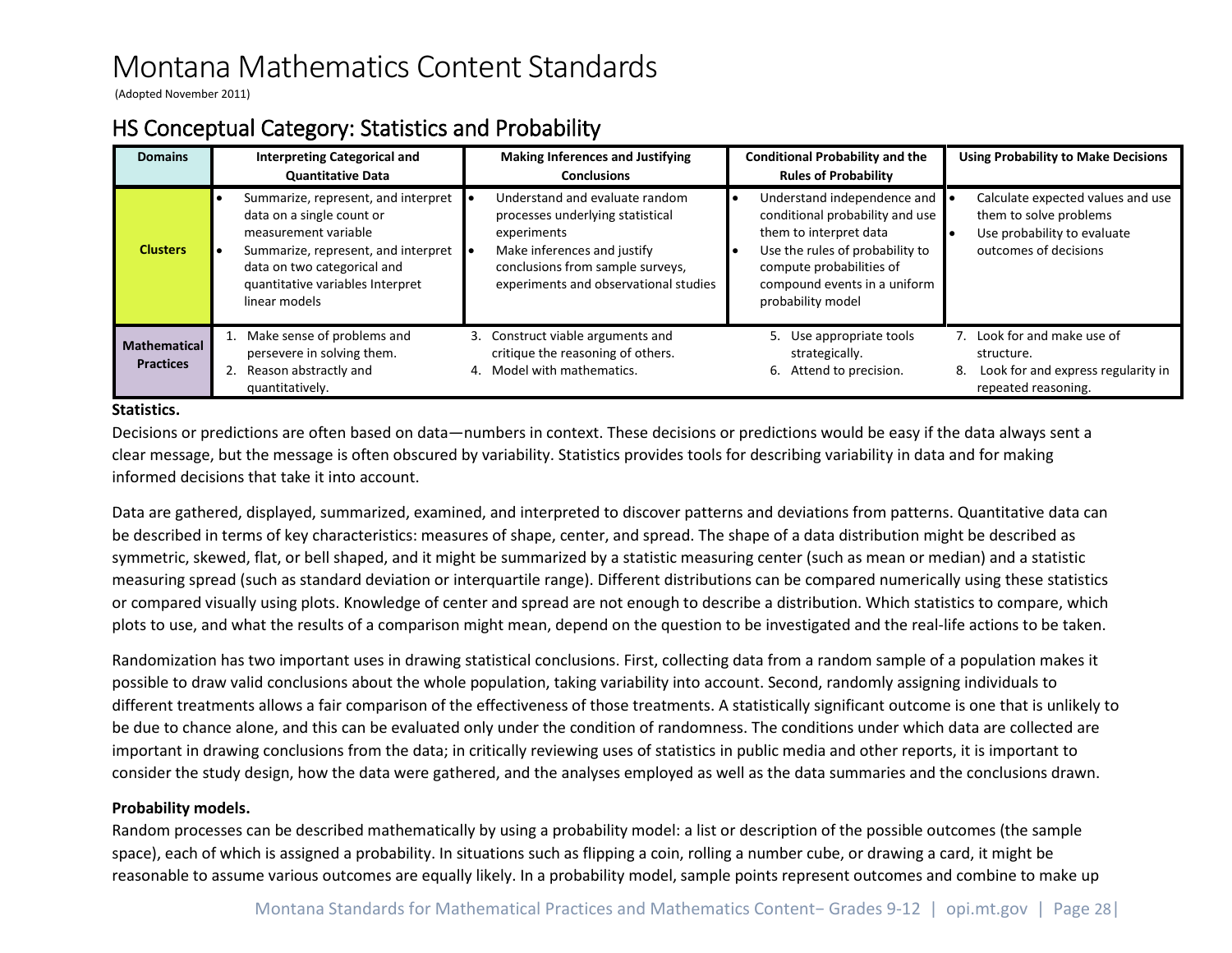#### (Adopted November 2011)

events; probabilities of events can be computed by applying the Addition and Multiplication Rules. Interpreting these probabilities relies on an understanding of independence and conditional probability, which can be approached through the analysis of two-way tables.

Technology plays an important role in statistics and probability by making it possible to generate plots, regression functions, and correlation coefficients, and to simulate many possible outcomes in a short amount of time.

**Connections to Functions and Modeling**. Functions may be used to describe data; if the data suggest a linear relationship, the relationship can be modeled with a regression line, and its strength and direction can be expressed through a correlation coefficient.

### <span id="page-28-0"></span>HIGH SCHOOL STATISTICS AND PROBABILITY STANDARDS

#### <span id="page-28-1"></span>Interpreting Categorical and Quantitative Data (S-ID)

*Summarize, represent, and interpret data on a single count or measurement variable.*

- Represent data with plots on the real number line (dot plots, histograms, and box plots). (S-ID.1)
- Use statistics appropriate to the shape of the data distribution to compare center (median, mean) and spread (interquartile range, standard deviation) of two or more different data sets. (S-ID.2)
- Interpret differences in shape, center, and spread in the context of the data sets, accounting for possible effects of extreme data points (outliers). (S-ID.3)
- Use the mean and standard deviation of a data set to fit it to a normal distribution and to estimate population percentages. Recognize that there are data sets for which such a procedure is not appropriate. Use calculators, spreadsheets, tables, and Montana American Indian data sources to estimate areas under the normal curve. (S-ID.4)

*Summarize, represent, and interpret data on two categorical and quantitative variables.*

- Summarize categorical data for two categories in two-way frequency tables. Interpret relative frequencies in the context of the data (including joint, marginal, and conditional relative frequencies). Recognize possible associations and trends in the data. (S-ID.5)
- Represent data on two quantitative variables on a scatter plot, and describe how the variables are related.
	- a. Fit a function to the data; use functions fitted to data to solve problems in the context of the data. Use given functions or choose a function suggested by the context. Emphasize linear, quadratic, and exponential models.
	- b. Informally assess the fit of a function by plotting and analyzing residuals.
	- c. Fit a linear function for a scatter plot that suggests a linear association. (S-ID.6)

*Interpret linear models.*

- Interpret the slope (rate of change) and the intercept (constant term) of a linear model in the context of the data. (S-ID.7)
- Compute (using technology) and interpret the correlation coefficient of a linear fit. (S-ID.8)
- Distinguish between correlation and causation. (S-ID.9)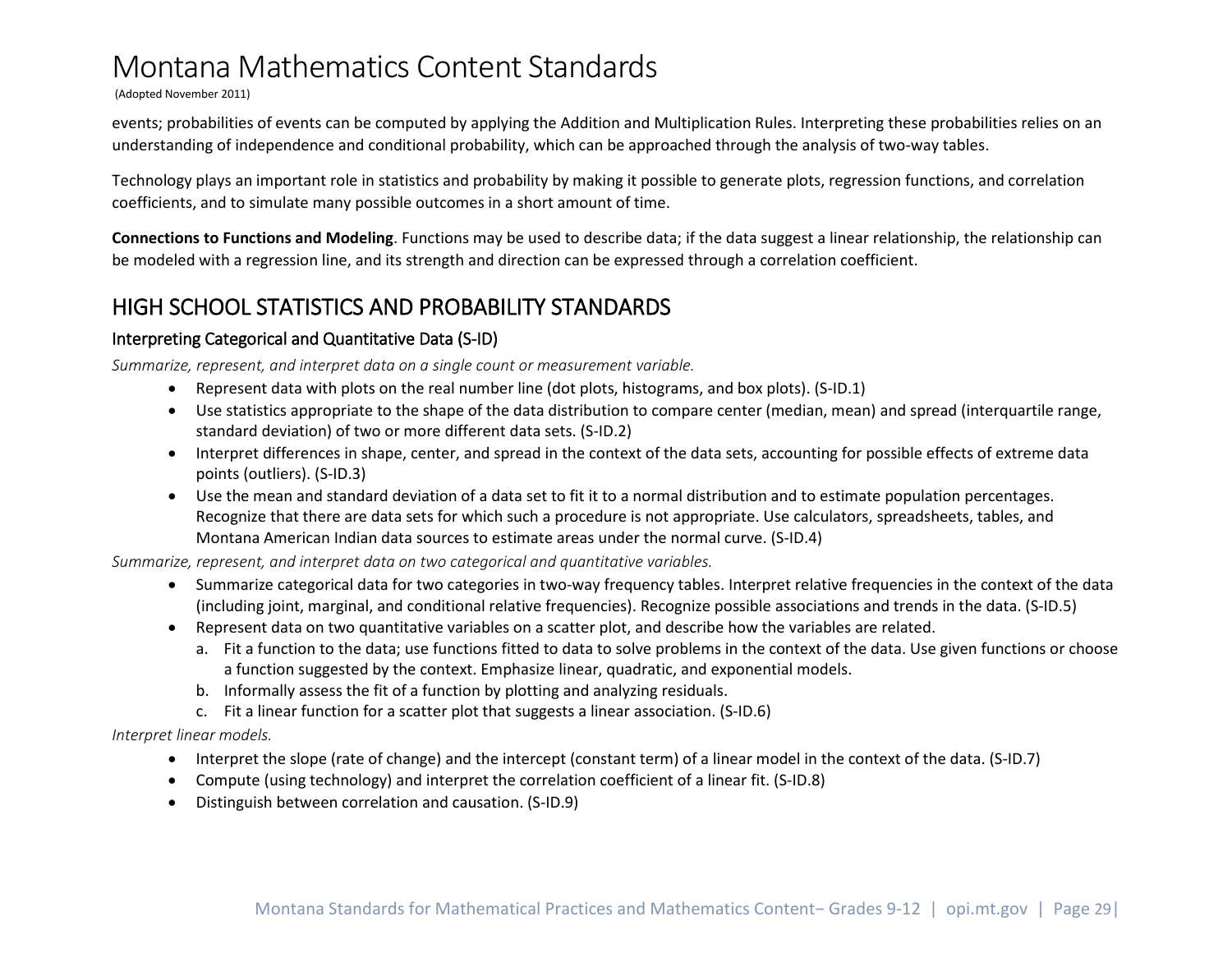(Adopted November 2011)

#### <span id="page-29-0"></span>Making Inferences and Justifying Conclusions (S-IC)

*Understand and evaluate random processes underlying statistical experiments*

- Understand statistics as a process for making inferences about population parameters based on a random sample from that population. (S-IC.1)
- Decide if a specified model is consistent with results from a given data-generating process, e.g., using simulation. For example, a model says a spinning coin falls heads up with probability 0.5. Would a result of 5 tails in a row cause you to question the model? (S- $IC.2)$

*Make inferences and justify conclusions from sample surveys, experiments, and observational studies.*

- Recognize the purposes of and differences among sample surveys, experiments, and observational studies; explain how randomization relates to each. (S-IC.3)
- Use data from a sample survey to estimate a population mean or proportion; develop a margin of error through the use of simulation models for random sampling. (S-IC.4)
- Use data from a randomized experiment to compare two treatments; use simulations to decide if differences between parameters are significant. (S-IC.5)
- Evaluate reports based on data. (S-IC.6)

#### <span id="page-29-1"></span>Conditional Probability and the Rules of Probability (S-CP)

*Understand independence and conditional probability and use them to interpret data*

- Describe events as subsets of a sample space (the set of outcomes) using characteristics (or categories) of the outcomes, or as unions, intersections, or complements of other events ("or," "and," "not"). (S-CP.1)
- Understand that two events *A* and *B* are independent if the probability of *A* and *B* occurring together is the product of their probabilities, and use this characterization to determine if they are independent. (S-CP.2)
- Understand the conditional probability of *A* given *B* as *P*(*A* and *B*)/*P*(*B*) and interpret independence of *A* and *B* as saying that the conditional probability of *A* given *B* is the same as the probability of *A*, and the conditional probability of *B* given *A* is the same as the probability of *B*. (S-CP.3)
- Construct and interpret two-way frequency tables of data, including information from Montana American Indian data sources, when two categories are associated with each object being classified. Use the two-way table as a sample space to decide if events are independent and to approximate conditional probabilities. For example, collect data from a random sample of students in your school on their favorite subject among math, science, and English. Estimate the probability that a randomly selected student from your school will favor science given that the student is in tenth grade. Do the same for other subjects and compare the results. (S-CP.4)
- Recognize and explain the concepts of conditional probability and independence in everyday language and everyday situations. For example, compare the chance of having lung cancer if you are a smoker with the chance of being a smoker if you have lung cancer. (S-CP.5)